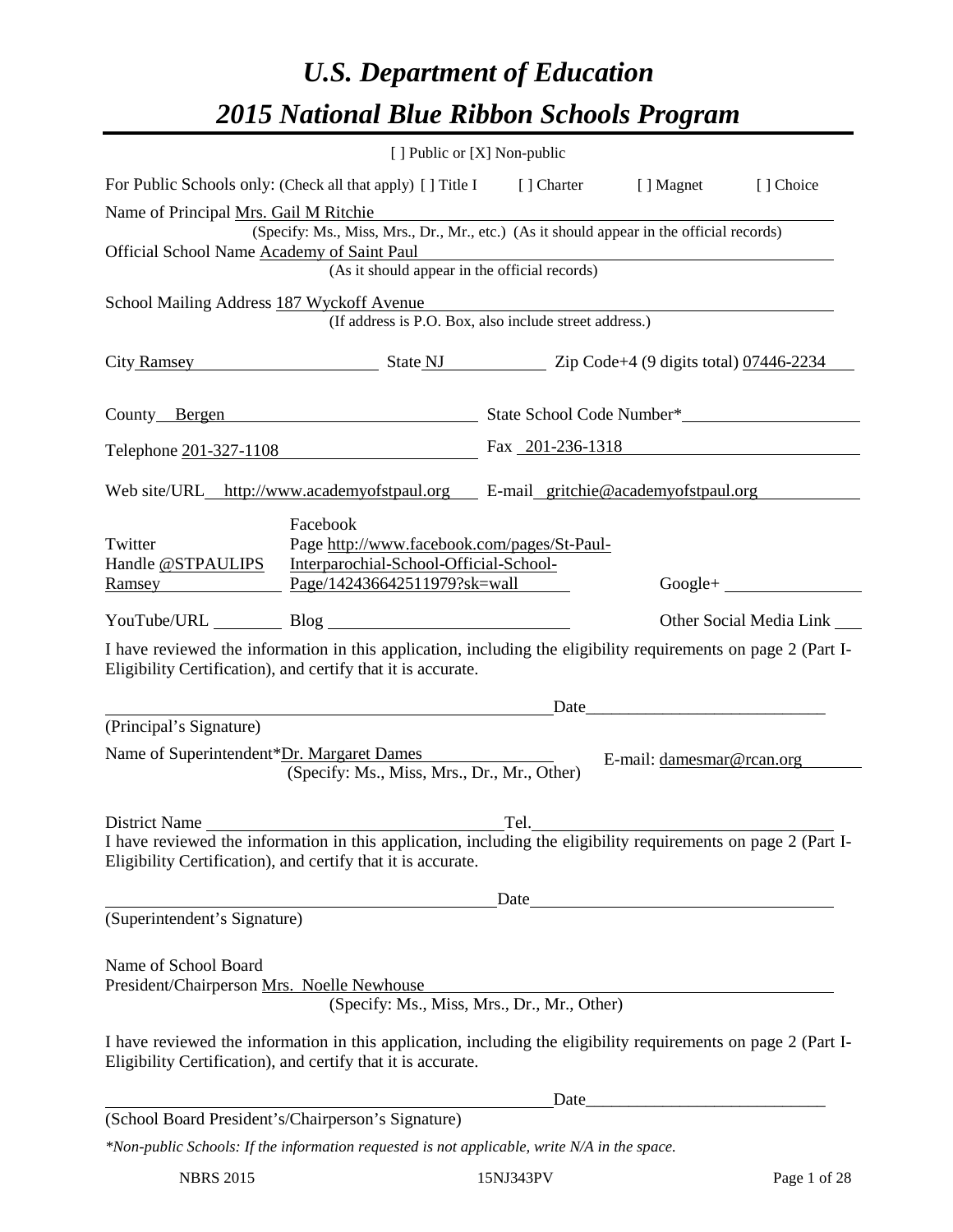### **Include this page in the school's application as page 2.**

The signatures on the first page of this application (cover page) certify that each of the statements below concerning the school's eligibility and compliance with U.S. Department of Education, Office for Civil Rights (OCR) requirements is true and correct.

- 1. The school configuration includes one or more of grades K-12. (Schools on the same campus with one principal, even a K-12 school, must apply as an entire school.)
- 2. The school has made its Annual Measurable Objectives (AMOs) or Adequate Yearly Progress (AYP) each year for the past two years and has not been identified by the state as "persistently dangerous" within the last two years.
- 3. To meet final eligibility, a public school must meet the state's AMOs or AYP requirements in the 2014-2015 school year and be certified by the state representative. Any status appeals must be resolved at least two weeks before the awards ceremony for the school to receive the award.
- 4. If the school includes grades 7 or higher, the school must have foreign language as a part of its curriculum.
- 5. The school has been in existence for five full years, that is, from at least September 2008 and each tested grade must have been part of the school for the past three years.
- 6. The nominated school has not received the National Blue Ribbon Schools award in the past five years: 2009, 2010, 2011, 2012, or 2013.
- 7. The nominated school has no history of testing irregularities, nor have charges of irregularities been brought against the school at the time of nomination. The U.S. Department of Education reserves the right to disqualify a school's application and/or rescind a school's award if irregularities are later discovered and proven by the state.
- 8. The nominated school or district is not refusing Office of Civil Rights (OCR) access to information necessary to investigate a civil rights complaint or to conduct a district-wide compliance review.
- 9. The OCR has not issued a violation letter of findings to the school district concluding that the nominated school or the district as a whole has violated one or more of the civil rights statutes. A violation letter of findings will not be considered outstanding if OCR has accepted a corrective action plan from the district to remedy the violation.
- 10. The U.S. Department of Justice does not have a pending suit alleging that the nominated school or the school district as a whole has violated one or more of the civil rights statutes or the Constitution's equal protection clause.
- 11. There are no findings of violations of the Individuals with Disabilities Education Act in a U.S. Department of Education monitoring report that apply to the school or school district in question; or if there are such findings, the state or district has corrected, or agreed to correct, the findings.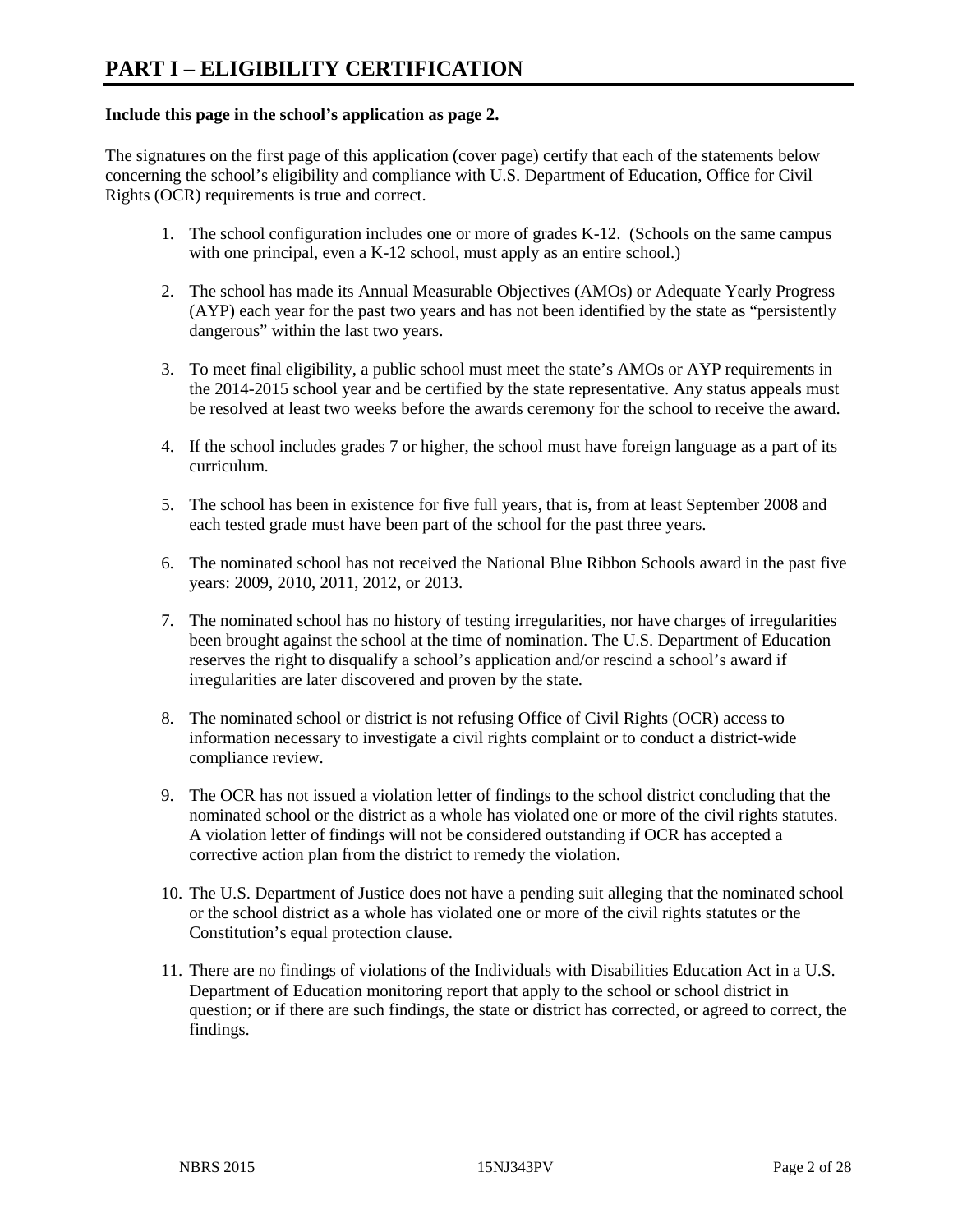# **PART II - DEMOGRAPHIC DATA**

#### **All data are the most recent year available.**

**DISTRICT** (Question 1 is not applicable to non-public schools)

| -1. | Number of schools in the district<br>(per district designation): | $\underline{0}$ Elementary schools (includes K-8)<br>0 Middle/Junior high schools |
|-----|------------------------------------------------------------------|-----------------------------------------------------------------------------------|
|     |                                                                  | 0 High schools                                                                    |
|     |                                                                  | $0 K-12$ schools                                                                  |

0 TOTAL

**SCHOOL** (To be completed by all schools)

- 2. Category that best describes the area where the school is located:
	- [ ] Urban or large central city
	- [ ] Suburban with characteristics typical of an urban area
	- [X] Suburban
	- [ ] Small city or town in a rural area
	- [ ] Rural
- 3. 6 Number of years the principal has been in her/his position at this school.
- 4. Number of students as of October 1 enrolled at each grade level or its equivalent in applying school:

| Grade                           | # of           | # of Females | <b>Grade Total</b> |
|---------------------------------|----------------|--------------|--------------------|
|                                 | <b>Males</b>   |              |                    |
| <b>PreK</b>                     | 24             | 23           | 47                 |
| K                               | 8              | 9            | 17                 |
| $\mathbf{1}$                    | 15             | 14           | 29                 |
| $\mathbf{2}$                    | $\overline{4}$ | 13           | 17                 |
| 3                               | 9              | 6            | 15                 |
| 4                               | 11             | 16           | 27                 |
| 5                               | 17             | 10           | 27                 |
| 6                               | 26             | 12           | 38                 |
| 7                               | 12             | 18           | 30                 |
| 8                               | 16             | 14           | 30                 |
| 9                               | 0              | 0            | 0                  |
| 10                              | 0              | 0            | 0                  |
| 11                              | 0              | 0            | 0                  |
| 12                              | 0              | 0            | 0                  |
| <b>Total</b><br><b>Students</b> | 142            | 135          | 277                |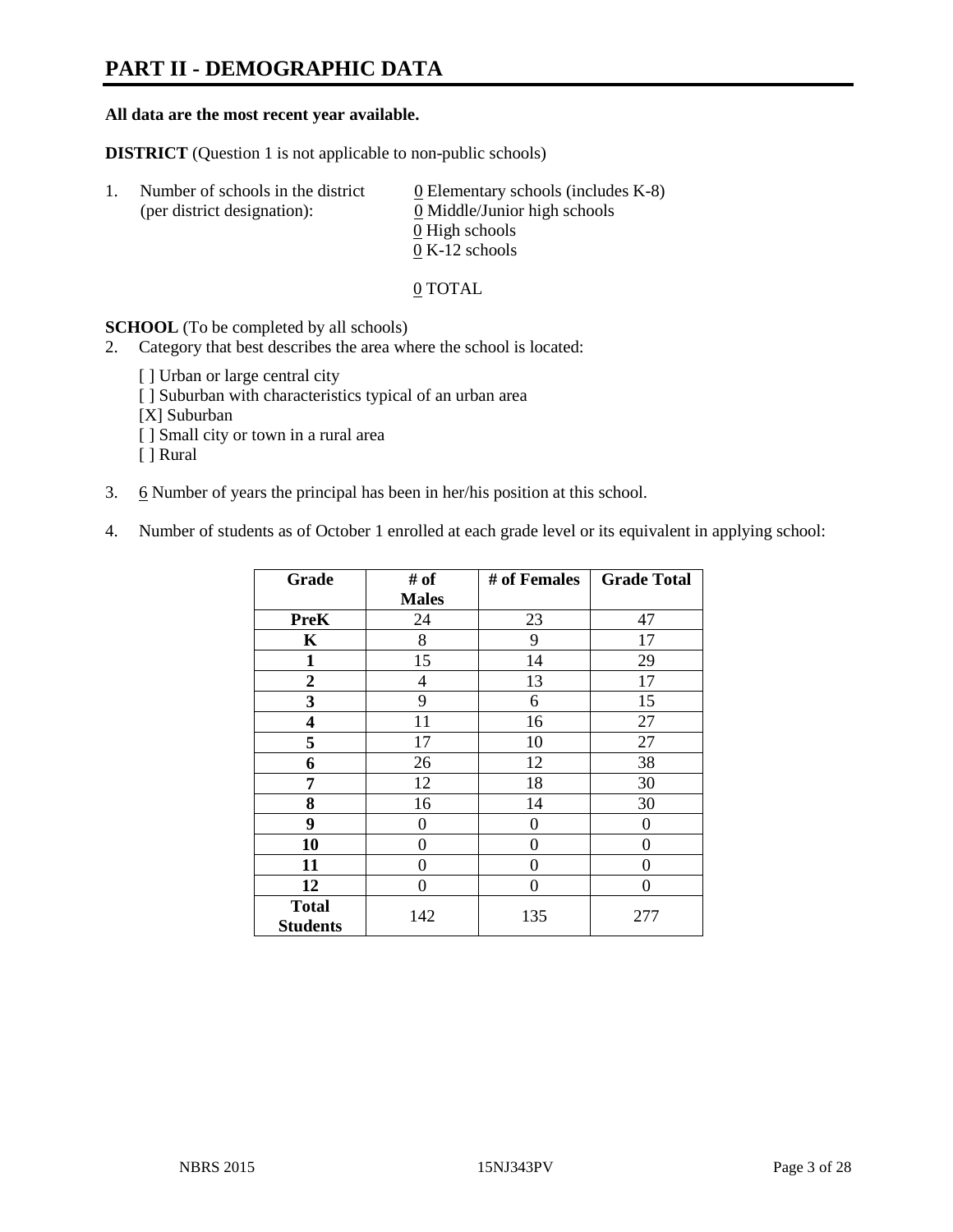5. Racial/ethnic composition of  $\frac{0}{4}$ % American Indian or Alaska Native the school:  $\frac{4}{8}$  Asian

4 % Asian 3 % Black or African American 5 % Hispanic or Latino 0 % Native Hawaiian or Other Pacific Islander 85 % White 3 % Two or more races **100 % Total**

(Only these seven standard categories should be used to report the racial/ethnic composition of your school. The Final Guidance on Maintaining, Collecting, and Reporting Racial and Ethnic Data to the U.S. Department of Education published in the October 19, 2007 *Federal Register* provides definitions for each of the seven categories.)

6. Student turnover, or mobility rate, during the 2013 - 2014 year: 5%

This rate should be calculated using the grid below. The answer to (6) is the mobility rate.

| <b>Steps For Determining Mobility Rate</b>         | Answer |
|----------------------------------------------------|--------|
| (1) Number of students who transferred to          |        |
| the school after October 1, 2013 until the         | 6      |
| end of the school year                             |        |
| (2) Number of students who transferred             |        |
| <i>from</i> the school after October 1, 2013 until |        |
| the end of the 2013-2014 school year               |        |
| (3) Total of all transferred students [sum of      | 13     |
| rows $(1)$ and $(2)$ ]                             |        |
| (4) Total number of students in the school as      | 288    |
| of October 1                                       |        |
| $(5)$ Total transferred students in row $(3)$      | 0.045  |
| divided by total students in row (4)               |        |
| $(6)$ Amount in row $(5)$ multiplied by 100        | 5      |

7. English Language Learners (ELL) in the school: 0 %

Number of non-English languages represented:  $\frac{2}{3}$ Specify non-English languages: Arabic, Korean

2 Total number ELL

- 
- 8. Students eligible for free/reduced-priced meals:  $0\%$

Total number students who qualify:  $\qquad 0$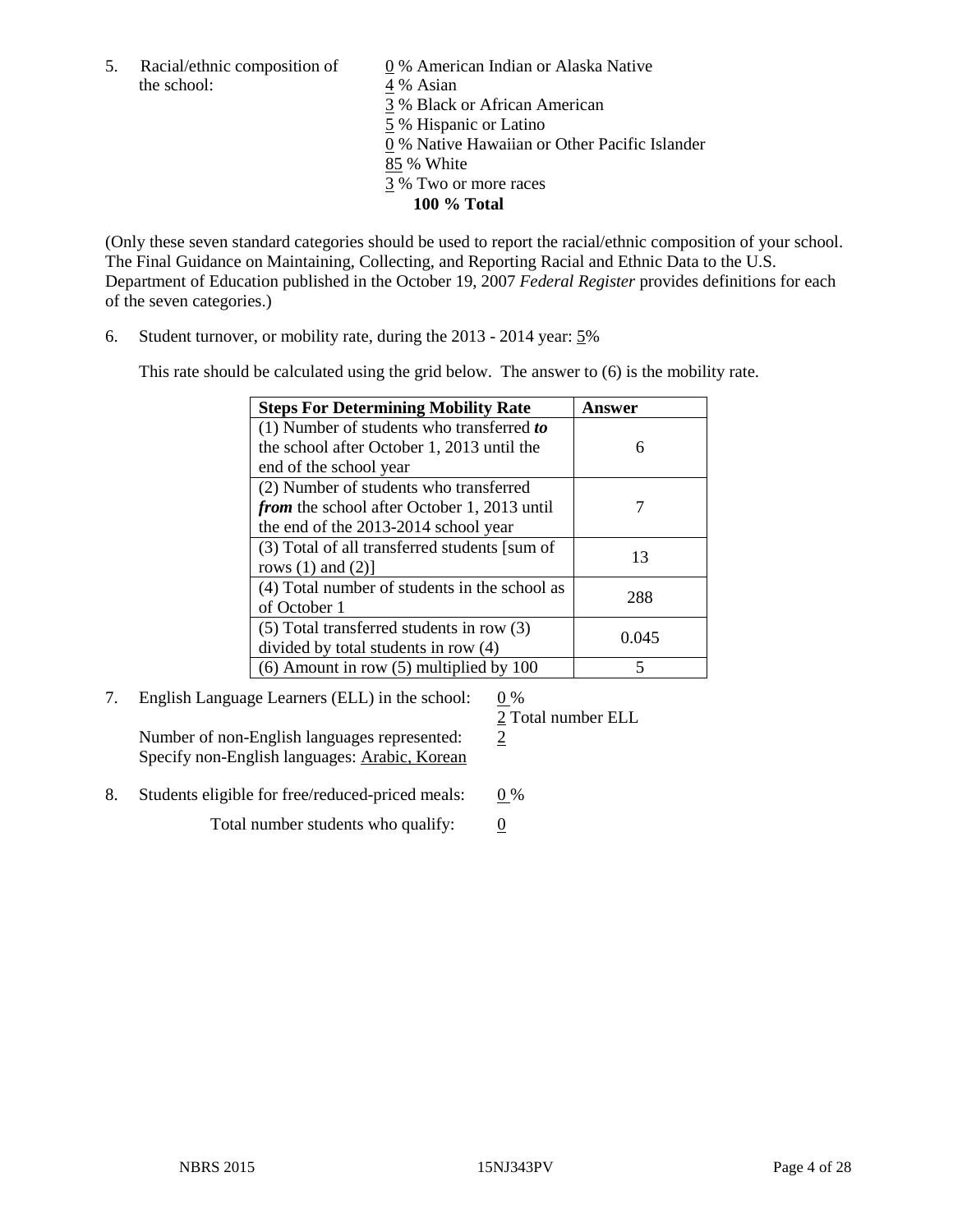37 Total number of students served

Indicate below the number of students with disabilities according to conditions designated in the Individuals with Disabilities Education Act. Do not add additional categories.

| 0 Autism                | <b>Q</b> Orthopedic Impairment                        |
|-------------------------|-------------------------------------------------------|
| 0 Deafness              | 6 Other Health Impaired                               |
| 0 Deaf-Blindness        | 13 Specific Learning Disability                       |
| 0 Emotional Disturbance | 18 Speech or Language Impairment                      |
| 0 Hearing Impairment    | 0 Traumatic Brain Injury                              |
| 0 Mental Retardation    | $\underline{0}$ Visual Impairment Including Blindness |
| 0 Multiple Disabilities | 0 Developmentally Delayed                             |
|                         |                                                       |

10. Use Full-Time Equivalents (FTEs), rounded to nearest whole numeral, to indicate the number of personnel in each of the categories below:

|                                       | <b>Number of Staff</b> |
|---------------------------------------|------------------------|
| Administrators                        |                        |
| Classroom teachers                    | 18                     |
| Resource teachers/specialists         |                        |
| e.g., reading, math, science, special |                        |
| education, enrichment, technology,    |                        |
| art, music, physical education, etc.  |                        |
| Paraprofessionals                     | $\mathfrak{D}$         |
| Student support personnel             |                        |
| e.g., guidance counselors, behavior   |                        |
| interventionists, mental/physical     |                        |
| health service providers,             |                        |
| psychologists, family engagement      |                        |
| liaisons, career/college attainment   |                        |
| coaches, etc.                         |                        |
|                                       |                        |

11. Average student-classroom teacher ratio, that is, the number of students in the school divided by the FTE of classroom teachers, e.g.,  $22:1$  15:1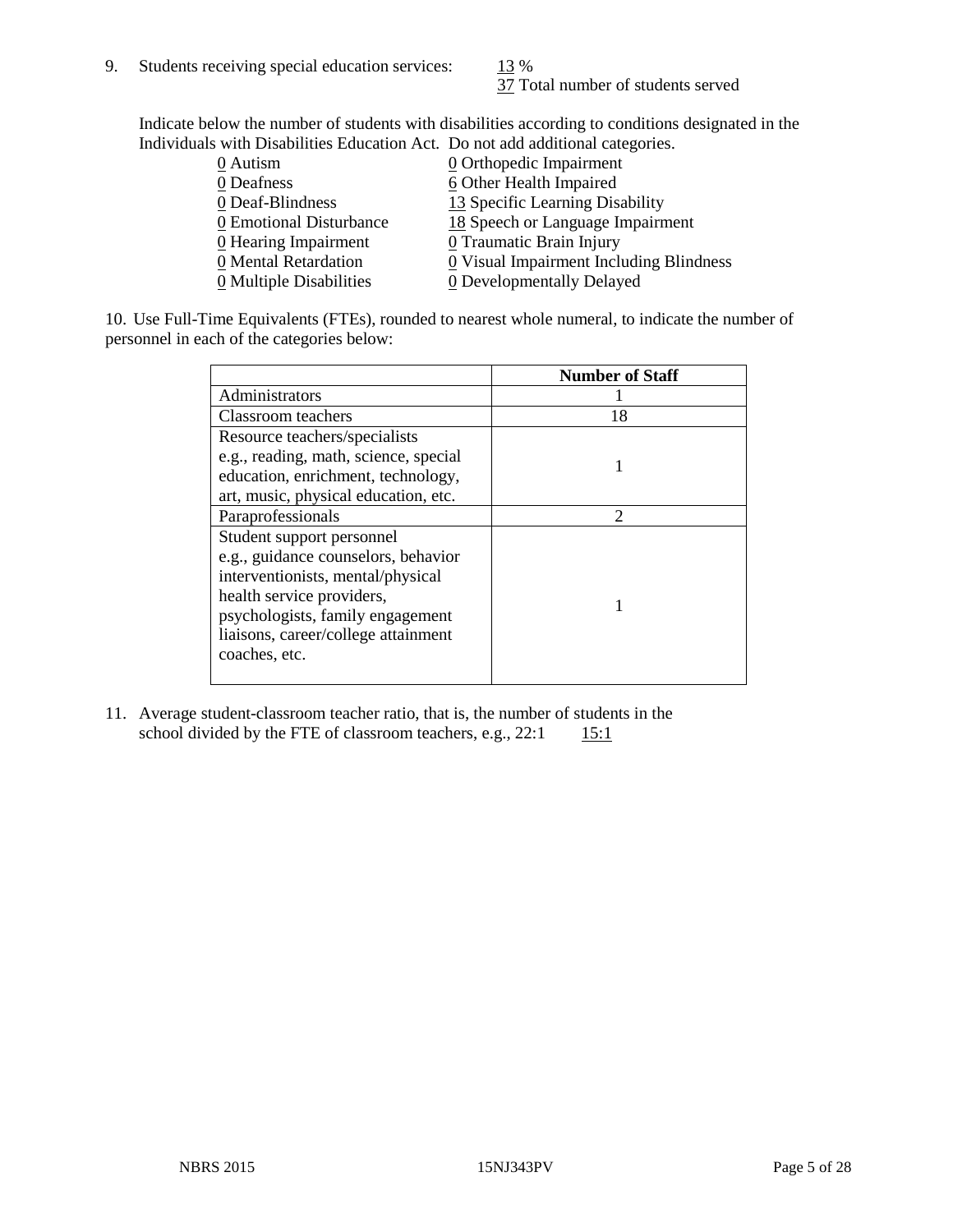12. Show daily student attendance rates. Only high schools need to supply yearly graduation rates.

| <b>Required Information</b> | 2013-2014 | 2012-2013 | 2011-2012 | 2010-2011 | 2009-2010 |
|-----------------------------|-----------|-----------|-----------|-----------|-----------|
| Daily student attendance    | 96%       | 97%       | 97%       | 96%       | 97%       |
| High school graduation rate | $9\%$     | $9\%$     | $0\%$     | 9%        | 0%        |

#### 13. **For schools ending in grade 12 (high schools)**

Show percentages to indicate the post-secondary status of students who graduated in Spring 2014

| <b>Post-Secondary Status</b>                  |    |
|-----------------------------------------------|----|
| Graduating class size                         |    |
| Enrolled in a 4-year college or university    | 0% |
| Enrolled in a community college               | 0% |
| Enrolled in career/technical training program | 0% |
| Found employment                              | 0% |
| Joined the military or other public service   | 0% |
| Other                                         |    |

14. Indicate whether your school has previously received a National Blue Ribbon Schools award. Yes No X

If yes, select the year in which your school received the award.

15. Please summarize your school mission in 25 words or less: St. Paul Interparochial School provides academic excellence in an atmosphere of love and Catholic Christian values through scholarship, spirituality, and service.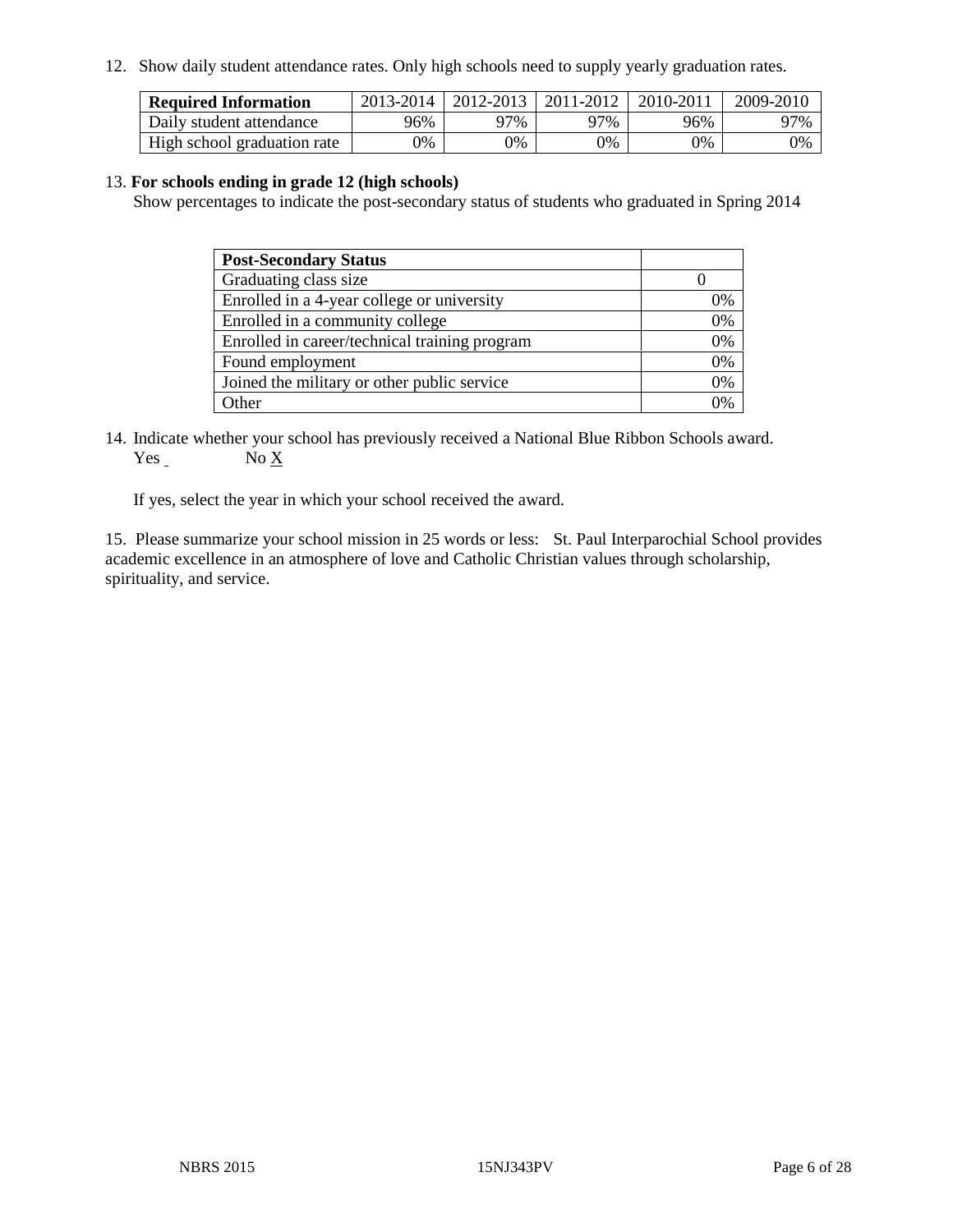# **PART III – SUMMARY**

St. Paul Interparochial School (SPIS) is a Middle States accredited Pre-Kindergarten through eighth grade school in Ramsey, New Jersey, founded in 1950 by the Sisters of Charity of Convent Station. In 1990 the school became co-sponsored by four parishes: Saint Paul, Presentation, Immaculate Heart of Mary, and Immaculate Conception. In September 2014 the school successfully completed the Archdiocesan protocol for designation as an academy and is presently transitioning to its new name, Academy of Saint Paul. The families served by the school come from twenty three towns in New York and New Jersey and are predominantly from middle class backgrounds. Scholarship, spirituality, and service are the foundations of a SPIS education. The school has a rich tradition and strong reputation for developing excellent students who are well-rounded, confident, and grounded in their faith. This is evidenced by the placement of many graduates in advanced level academic courses in high school and feedback from high schools regarding the preparedness of SPIS graduates.

The mission of SPIS is to provide students with both the educational tools and spiritual values needed to become productive, morally mature members of society. This mission includes a quality education based on the curriculum guidelines of the Archdiocese of Newark which encompass the New Jersey Core Curriculum Content Standards. The faculty is dedicated to educating the whole child, ever aware of individual needs and learning styles. Students are challenged and always encouraged to be the best they can be. The administration and faculty strive to maintain an educational partnership between family, school, and community in fostering student success.

The school's Middle States Re-accreditation Project, "The Science of Stewardship: A Way of Life" calls on members of the school community to recognize their responsibility in terms of contributing to the development of a positive environment within the school, family, community and world. Focusing on a monthly theme such as, friendship, respect, or thankfulness, students are asked to find ways to live the theme to improve the world around them. Each day students and teachers close the school day with a recitation of the school's "Stewardship Prayer" and Mission Statement. By example and deed, the faculty and students strive to live the Gospel message and participate in God's work by serving the community through projects that address local and global issues.

In support of the commitment to educate the whole child, many extra-curricular sports and activities are offered, including: basketball, volleyball, tennis, instrumental music, Mad Science, school newspaper, Writing Center, and theater arts. It is through the generosity and resourcefulness of parents and faculty that SPIS is able to offer students this wide array of extra-curricular opportunities.

The school's strength begins with a dedicated faculty partnered with supportive parents and involved pastors. Continuous learning and meaningful professional development are pursued by faculty. Teachers model a spirit of volunteerism through involvement in activities that extend beyond daily responsibilities. Academic excellence is reflected by student accomplishments in various academic competitions. Of special note is the school's participation in the New Jersey Future City Competition, where students have placed among the Top Ten and Special Awards teams annually since 2008.

Throughout the year the school community engages in many traditional activities. Among the most memorable are: the Thanksgiving Food Drive, Christmas Pageant, May Crowning, and school musical. These activities bring the school community together in celebration of its mission in outreach to the larger community.

Parents are an integral part of SPIS. The Parent Faculty Guild (PFG) is an active, dedicated group of parents and teachers supporting a variety of academic and social activities, while providing financial support for programs and building improvements. Parent volunteers are a valuable resource for the school community, serving as lunch volunteers, class parents, guest readers, and coaches.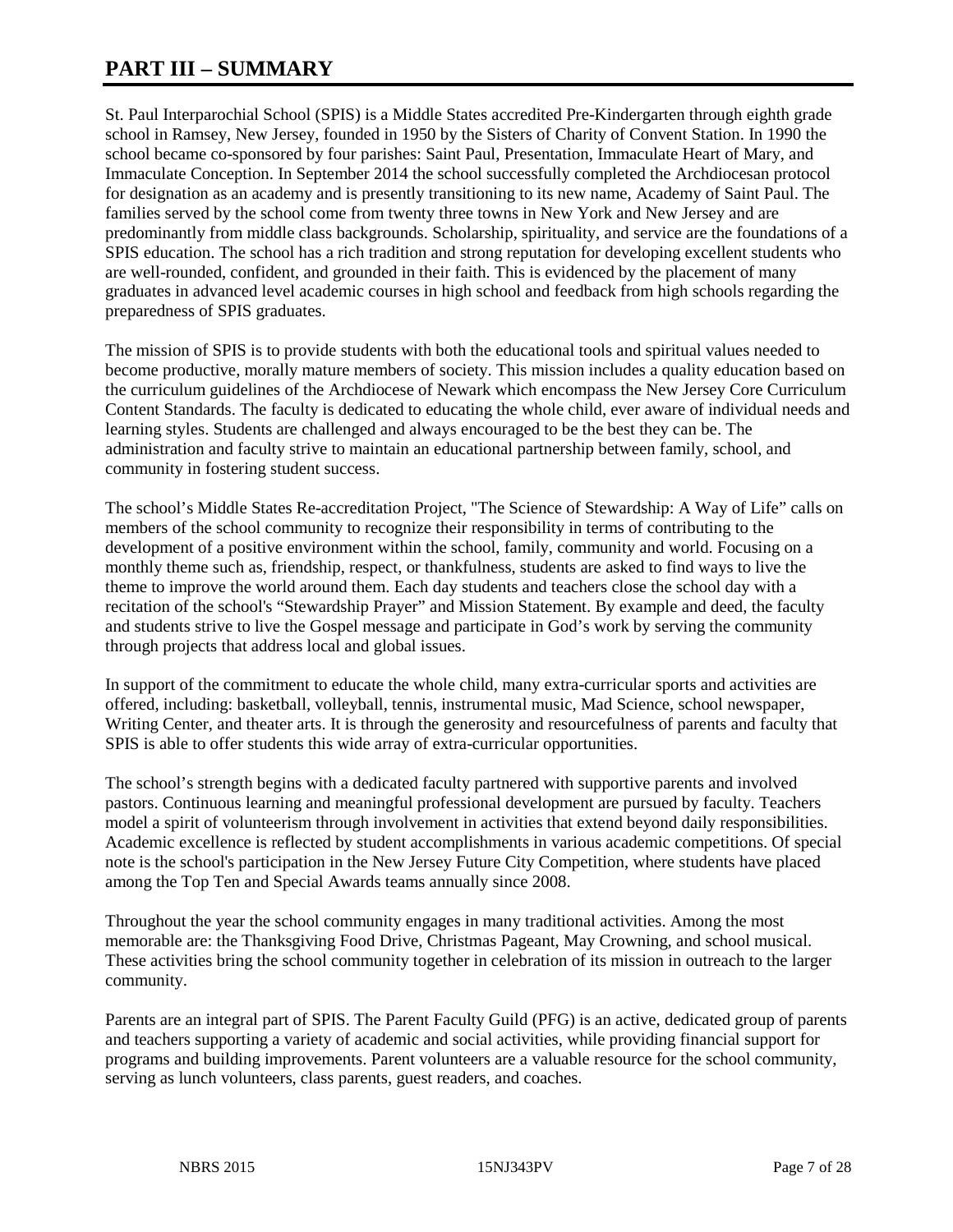Through the generosity of parishioners, the fundraising efforts of the PFG, and commitment of the school community, the school has benefited from many advancements over the past ten years. These include upgrades to the library, computer and science laboratories, technology, school security and construction of a new gymnasium. Program enhancements include the establishment of the outdoor garden classroom and initiation of a Pre-Kindergarten program.

A SPIS education does not culminate with eighth grade graduation, but extends into and beyond high school and college. The enduring significance of a SPIS education is further attested to by the dedication of alumni who support the progress and the vision of the school and continue to be part of the school community as parents. It is the goal of SPIS that every student be an individual who models the example of Jesus Christ, a diligent lifelong learner, and a responsible citizen of the global community. The educational experience offered at SPIS supports this goal and is worthy of Blue Ribbon School recognition.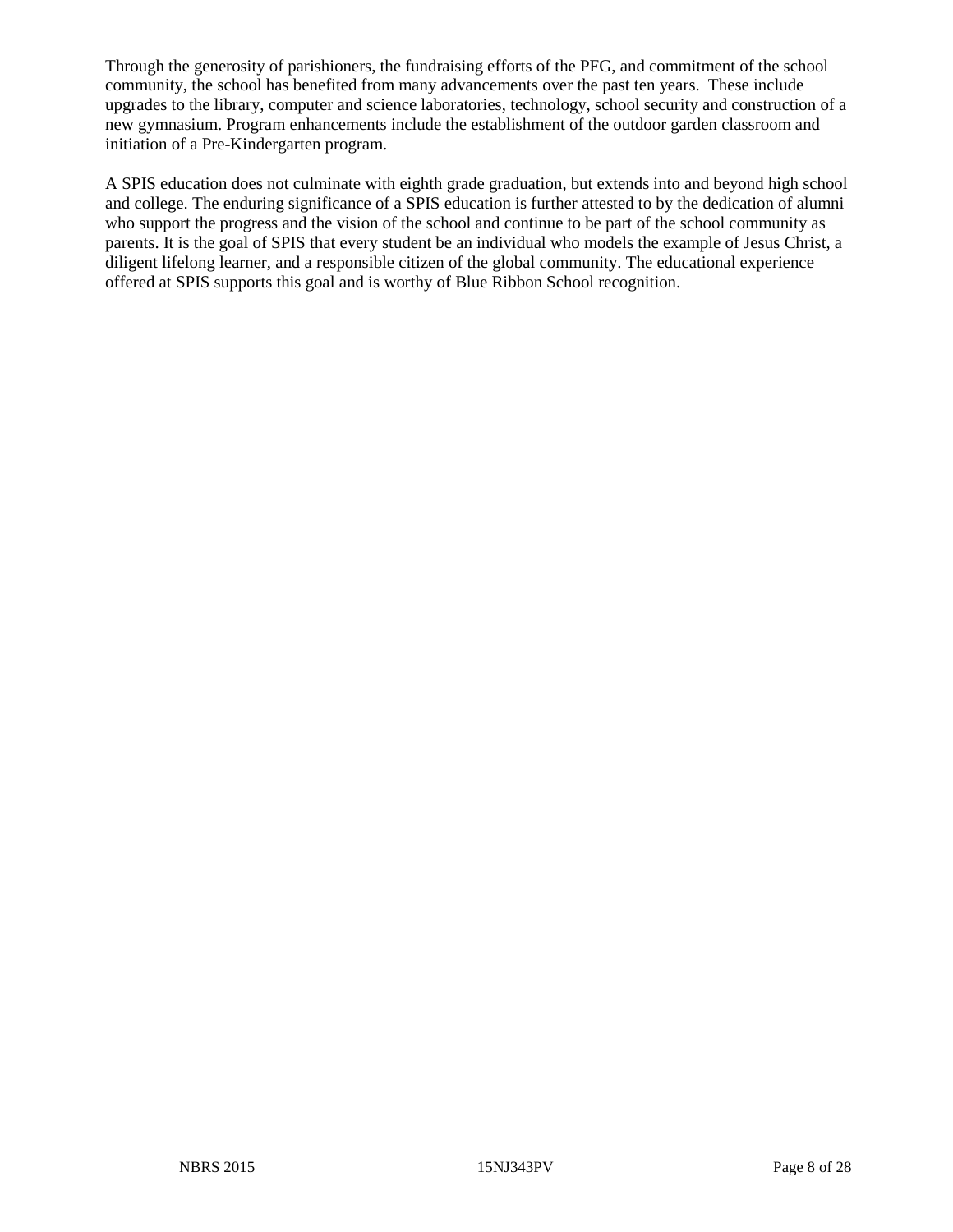# **1. Core Curriculum:**

The primary goal of instruction at St. Paul Interparochial School is to provide a learning experience in a Catholic environment that will assist the students in their spiritual, moral, intellectual, social, emotional, and physical development. The academic program is designed so that students can acquire the skills and knowledge that will enable them to assume a positive, active role in shaping the future of our society.

The school's curriculum is aligned to the academic guidelines provided by the Archdiocese of Newark which are designed to meet and exceed the New Jersey Core Curriculum Content Standards. The curriculum is based on the proven effectiveness of a traditional approach to educating young people while developing the skills needed for success in the 21st century. Students in need of academic support receive supplemental instruction through in-class assistance and a pull-out program provided in conjunction with Bergen County Special Services. An instructional support team comprised of speech, language, and occupational therapists, school psychologist, and student advocate assist teachers in their efforts to meet the individual needs of students. Lessons are designed to provide opportunities for all students to be challenged while mastering subject content. Technological resources such as software applications, and online textbook resources are used throughout the curriculum to support instructional excellence and strengthen foundational skills.

Reading/English Language Arts: Reading, writing, language, speaking, listening, and media literacy constitute the pillars of the reading/language arts curriculum. Literacy instruction is provided through a balanced approach with all strands integrated in the program of studies. Phonemic awareness is stressed in the primary grades providing the foundation for literacy skills development. The primary resource for reading/language arts instruction is the SuperKids program which integrates decoding, spelling, grammar, phonics, and comprehension. The intermediate grades build on the skills developed in the primary grades by applying reading strategies to short stories, novels, and informational text. In the intermediate grades the Houghton Mifflin's Journey series is supplemented with selected novels and informational text. Literary analysis of various genres including fiction, non-fiction, poetry, and myths is the core of the reading curriculum in the upper grades. The language arts curriculum in all grades includes direct instruction in spelling, vocabulary, grammar, handwriting, and holistic writing. Holistic writing is taught as a five-step process with evaluation based on a common rubric.

Mathematics: The mathematics curriculum in kindergarten through eighth grade is based on the Archdiocesan Mathematics Curriculum Maps. Students in grades four through eight are grouped homogeneously in order to provide the needed support or challenge. Students in kindergarten through grade five use the McGraw-Hill My Math series, which includes online textbooks and digital teacher resources. Students in grades six through eight continue with the McGraw Hill middle school texts. Algebra I is offered to grade eight students, who have demonstrated mastery of the pre-requisite mathematical concepts and skills. The curriculum provides opportunities for students to build their understanding of mathematical concepts, both concrete and abstract, and ample practice to master important skills. All concepts are taught, and practiced within a strong problem-solving approach, which empowers students with the knowledge and skills necessary for success in the 21st century.

Science: Science instruction is presented as a way of investigating the natural world and developing solutions. The main strands include scientific processes, science and society, mathematical application, nature and process of technology, life science, physical earth science, and environmental studies. Science is taught in an approach that integrates Science, Technology, Engineering and Mathematics (STEM). Students are guided in exploring the world using the Scientific Method and in solving real world problems using the Engineering Design Process. The use of iPads, laptops, and the state-of-the-art science lab enhance science understanding through hands-on and virtual experiences with science tools.

Social Studies/History: The disciplines of history, geography, civics, and economics constitute the social studies curriculum with interdisciplinary connections. Through project-based learning, current events, research, virtual and actual field trips, debating, and the review of primary documents, teachers provide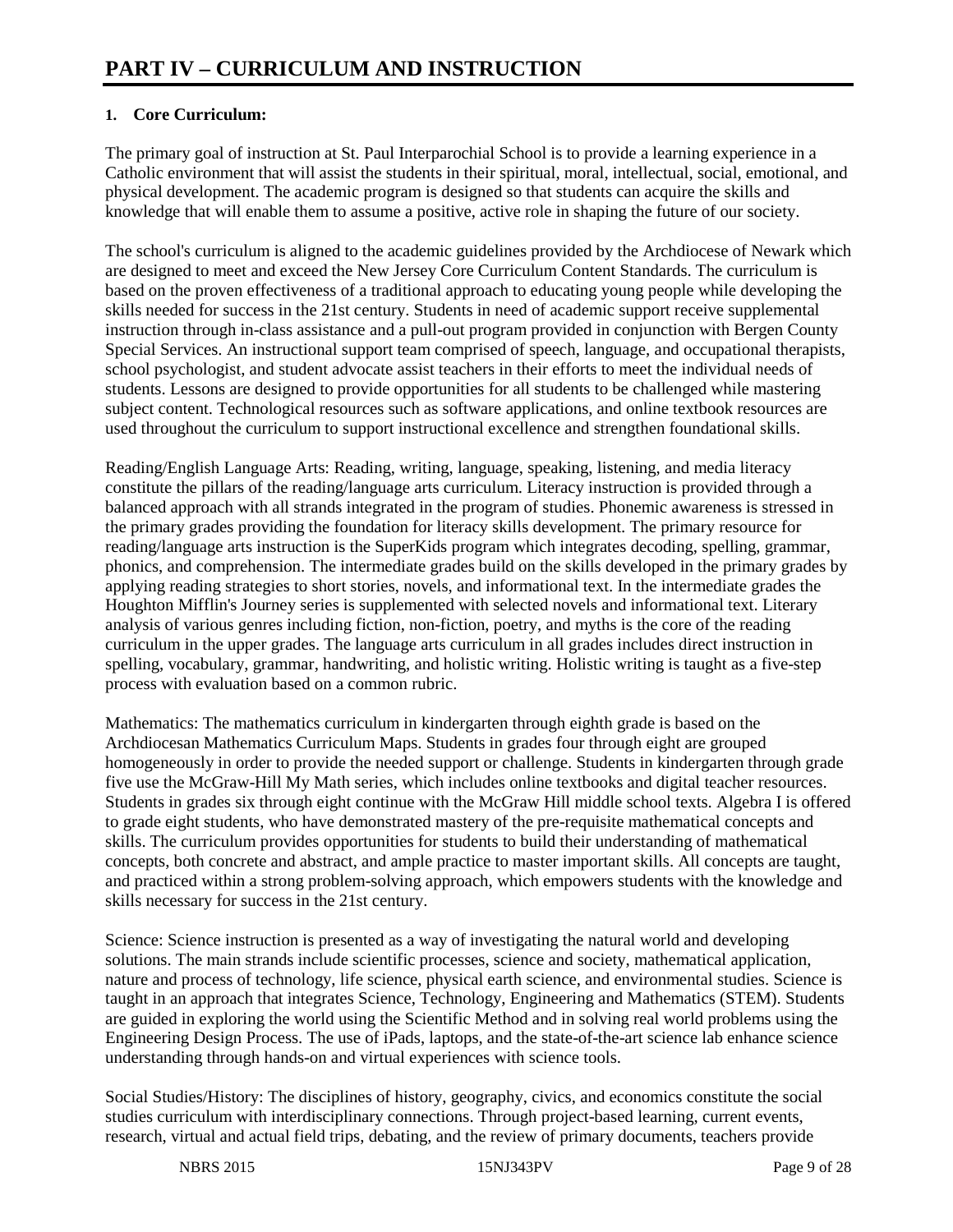students with the knowledge, skills and attitudes needed to be responsible, democratic citizens and contributing members of an ever-changing global society. Integration of map and globe skills are used throughout the curriculum.

Pre-School: The "Little Shepherd" Pre-Kindergarten program is individualized, recognizing the developmental needs of early learners. All facets of child development are addressed in a caring, supportive, child-centered environment. The curriculum provides interactive and multi-sensory hands-on experiences in Religion, Fine Arts, Technology, Health/Safety, Language Arts, Mathematics, Personal/Social Development, Physical Education, Science, and Social Studies. The experiences in the Pre-Kindergarten program are designed to prepare children for the expectations of Kindergarten and lay the foundation for future learning. Children develop social skills, a sense of identity, community and school spirit that continues as they progress through SPIS.

# **2. Other Curriculum Areas:**

Religion: A primary goal of the Religion curriculum is to develop the Catholic identity of each student. To that end, students in Pre-Kindergarten through grade eight receive daily instruction in the beliefs and teachings of the Catholic faith to further their spiritual formation and prepare them to participate in the sacramental life of the Church. The life of Jesus, the saints, sacraments, Scripture, morality, and Church history are studied. Each day begins and ends with community prayer. Attendance at monthly Masses and prayer services enhances the students' spiritual life. The second grade students prepare for and receive the Sacraments of Reconciliation and Holy Eucharist. Students participate in service projects and outreach programs at the school and in conjunction with the parish and community.

Fine Arts: The fine arts curriculum is experienced by students in Pre-Kindergarten through grade eight and includes the weekly study of visual arts, music, and art history. Opportunities are provided for students in music, theater, and visual arts. The objective of the Fine Arts program is to expose students to: a variety of art media, the basic elements of art and design, and various artists and art history. This exposure provides students with a good foundation in visual arts and encourages the development their own creativity and artistic expression. The program develops fine motor skills, critical thinking and problem solving at developmentally appropriate levels.

Students learn basic music theory, music history, and the origins of sacred music in the Catholic Church. There is an emphasis on music appreciation designed to give the student the ability to understand and discern quality classical and contemporary music. A Christmas pageant and spring musical are performed annually. Students in Kindergarten through grade eight also have the opportunity to participate in a play performance through the Theater Arts Workshop.

Physical Education/ Health/Nutrition: The physical education program utilizes the President's Challenge and Anti-Bullying program to emphasize the value of physical health and emotional well-being for students in Pre-Kindergarten through eighth grade during weekly classes. The curriculum develops life skills, athletic skills, cooperation, wellness, fitness, and nutrition. These objectives are addressed in regularly scheduled classes and in activities such as ASES (All Students Exercise Simultaneously), Jump Rope for Heart, Hoops for Heart, and Let's Move in School. The Health Program curriculum for grades six through eight addresses nutrition, physical, emotional, and social health, personal hygiene, the systems of the body, and substance abuse prevention. These classes meet on a weekly basis.

World Language: St. Paul Interparochial School is in compliance with the Blue Ribbon Program's foreign language requirements. The objective of the world language curriculum is to promote the goals of communication and an appreciation of cultural diversity within a faith-based environment. All students receive Spanish instruction. Students in Pre-Kindergarten through grade five have a weekly exposure to the language and culture. Grade six participates in bi-weekly classes. Students in grade seven and eight receive daily Spanish instruction with the culminating goal of Spanish I proficiency.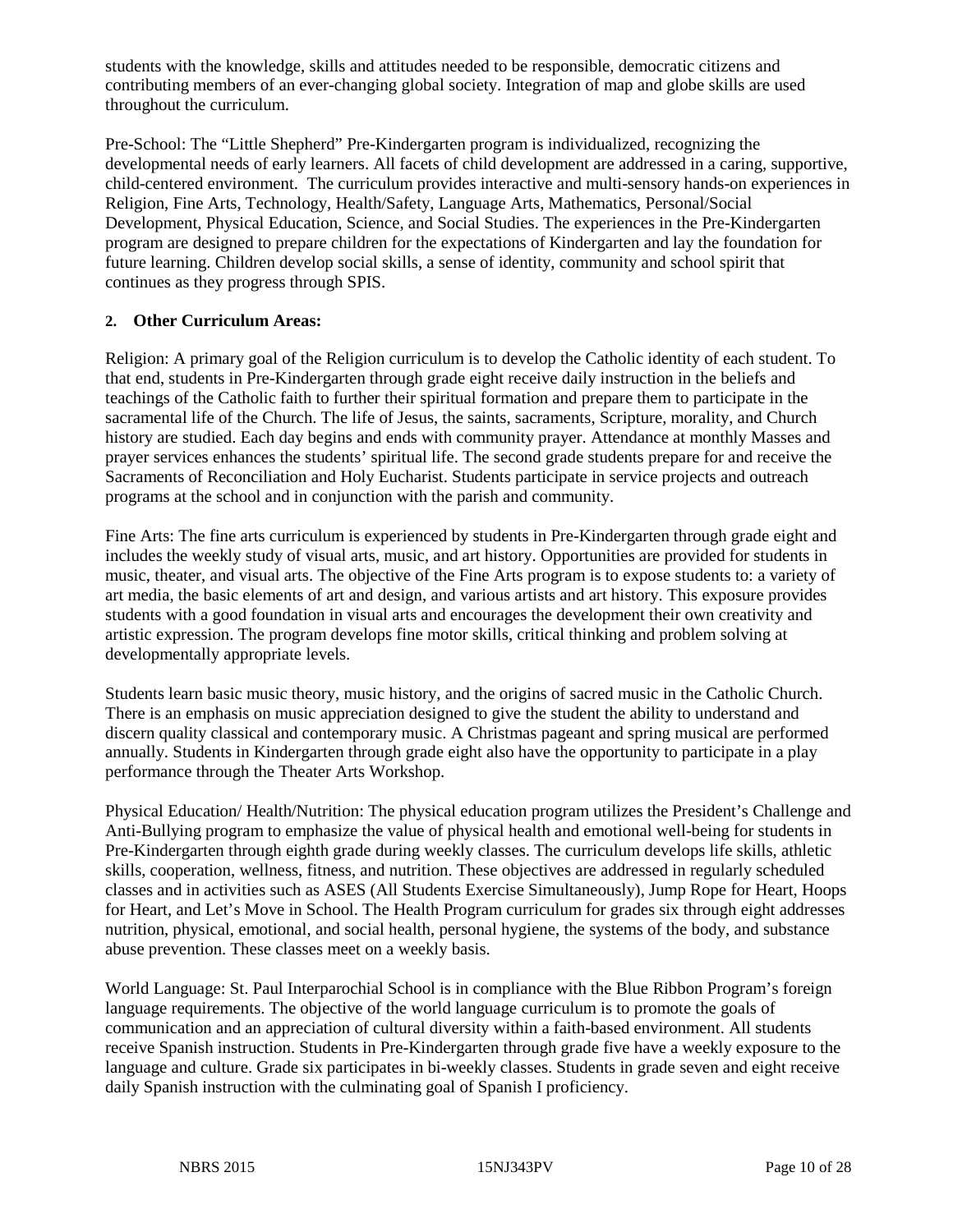Technology: Technology Education classes are offered once weekly in grades Pre-Kindergarten through grade eight. The technology curriculum supports the integration of co-curriculum learning by utilizing technology platforms in the various subject areas. The basic computer skills such as keyboarding, word processing, and digital presentations are addressed. Computer Science instruction in the form of programming is offered to help nurture creativity and problem-solving skills. These prepare students for success in the 21st century. Students have access to laptops, tablets, iPads, and desktops throughout the school. Each classroom is equipped with an interactive whiteboard.

Library Science: The Library Science curriculum is two-fold, focusing on reading for personal growth and development of informational literacy for Pre-Kindergarten through grade eight. Students meet weekly to read, respond to literature, and form expressive ideas. Students learn research skills to find information from multiple sources and use proper citations following MLA formatting rules for research papers and presentations. Through the integration of classroom objectives and the collaboration with classroom instructors, the Library curriculum provides a program that meets the needs of all students.

### **3. Instructional Methods and Interventions:**

The goal of instruction at SPIS is to develop students into contributing citizens of an ever-changing, technological, and global society. This is accomplished through instructional methods, which highlight the connection between learning and life.

Following a student-centered, standards-based and teacher-guided learning philosophy, curriculum is presented and assessed in a variety of formats to accommodate various learning styles. Creativity, practical applications, problem solving, and presentation skills are important components of every unit. Lesson objectives are clear and essential questions focus the instruction. Lessons are delivered utilizing authentic experiences that facilitate divergent thinking and the application of knowledge across the disciplines. Skills and information are presented with appropriate interdisciplinary units of study that bridge the boundaries between content areas.

Through direct teaching and practical application, students develop the skills necessary to become autonomous in their use of these techniques. Students identify their individual learning style to become better advocates for their own learning and to better utilize their strengths. Study skill techniques help students unlock their potential to be self-directed and motivated learners who are equipped to achieve academic success and increased learning.

The faculty recognizes that all children learn differently and progress at their own pace. To that end, SPIS faculty employ various teaching methods and strategies to ensure all students have the skills needed to reach their potential. The faculty is trained to distinguish the individual learning style of their students, whether visual, tactile, or auditory, and accommodate their needs appropriately.

Homogeneous groupings are used in grades four through eight, not only to enhance learning but to differentiate each student's individualized instructional needs. Many forms of assessment are provided for the students. Some of these are: oral reports and assessments, PowerPoint presentations, iMovies, diagrams, and group projects. Accommodations, in the form of extended time or working with a learning specialist, are made for some students when needed.

SPIS supports 21st century learning by providing teachers and students with access to technology and digital resources that enhance the teaching/learning process and facilitate communication and collaboration. SPIS faculty recognize that the more actively engaged the learner is in the act of learning, the more learning will be retained. Lessons incorporate a variety of instructional strategies, including experiential learning, collaborative learning, discussions and interdisciplinary teaching.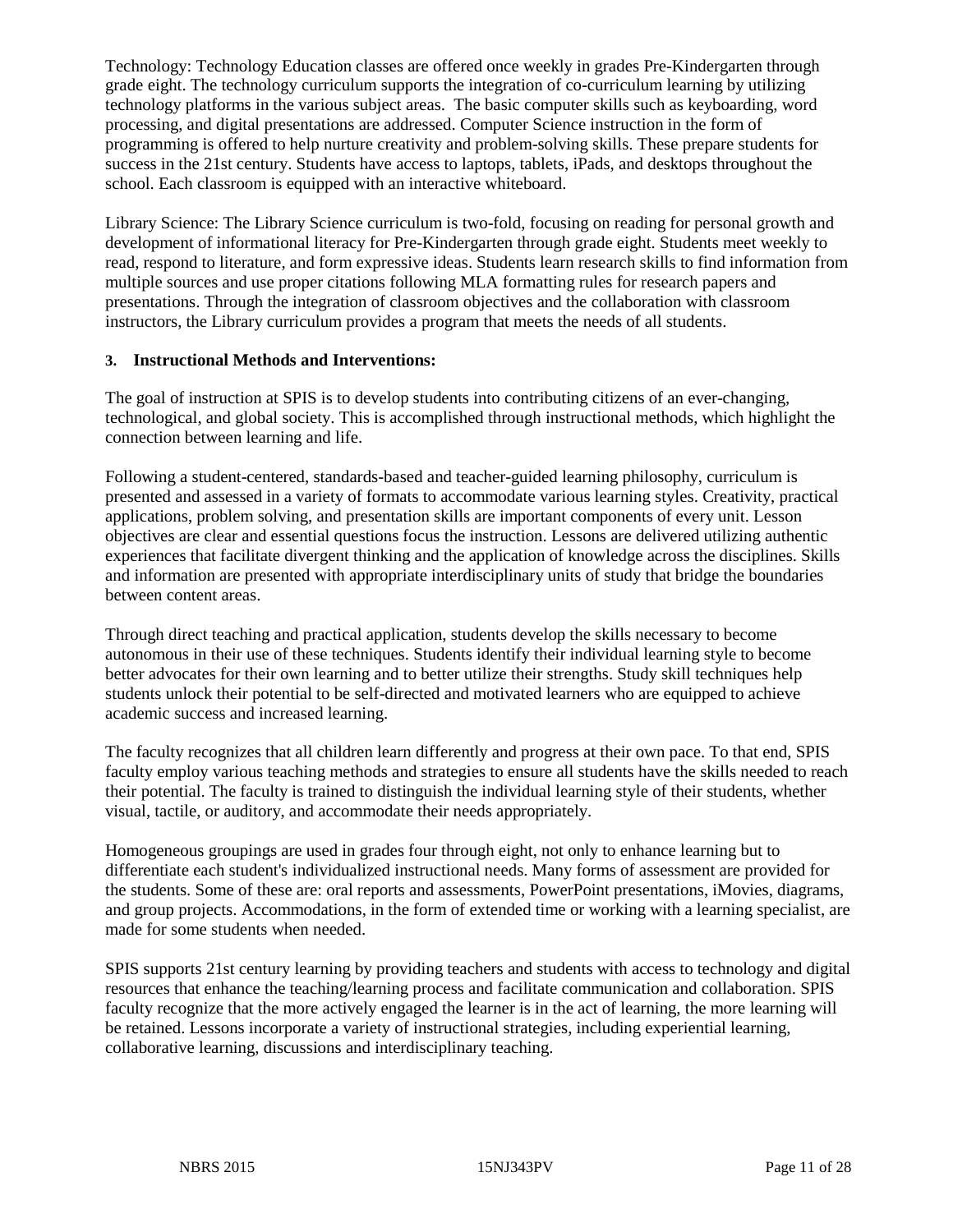### **1. Assessment Results Narrative Summary:**

As required by the Archdiocese of Newark, SPIS administers the TerraNova, Third Edition Common Core to students in grades two through eight. Individual and group achievement is reported relative to a norming sample that is representative of the national population. This nationally recognized standardized test is used to track student progress and monitor the effectiveness of instruction.

The TerraNova Mean Normal Curve Equivalent (MNCE) scores are reviewed annually with the expectation that they will reflect high levels of achievement and consistent growth. This expectation is based on the measure of student aptitude provided by the InView Test of Cognitive Skills published by CTB/McGraw-Hill and administered with the TerraNova assessment. The assessment verification accompanying this application shows that the school's TerraNova scores generally fall well within the above average range (75th-99th percentile) of the national percentile scale. Of particular note is the score trend for grades three through seven for both math and reading. (Grade eight was not included in the Archdiocese of Newark standardized testing program for 2010 through 2013). The MNCE trend lines for scores from 2010 through 2014 for grades three through seven in both math and reading have positive slopes indicating continued improvement. This growth is attributed to greater emphasis on data-driven decision making and focused professional development.

Ten out of the twelve 2014 TerraNova scores reported in the accompanying score tables exceed the 2014 Blue Ribbon cut scores by at least five points. The two exceptions to this are the Math scores in grades four and five. While the 2014 scores show a significant increase over the past five years, mathematics instruction in the intermediate grades continues to be an area of focus through the implementation of the Archdiocese of Newark Mathematics Curriculum Mapping.

### **2. Assessment for Instruction and Learning and Sharing Assessment Results:**

A primary goal of St. Paul Interparochial School is to increase student learning. Various assessment data, including the scores from the TerraNova, are analyzed to determine areas of strength as well as identify opportunities for improvement. Decisions regarding student groupings and class placement are data driven based on standardized test scores, report card averages and teacher observation. Instructional Improvement Plans are developed each year based on these results. The plans provide insight and direction to the development of curriculum for maximum student achievement.

Subject area curriculum coordinators provide instructional leadership for decision making regarding learning materials in support of the curriculum. They also foster open communication and coordinate professional learning communities in relevant areas. Recent acquisitions of relevant resources including: textbooks, online materials, integrated technology, hands-on materials, and manipulatives support learning for the 21st century. Supplemental programs such as "First in Math" and "Writing Roadmap" help student fine tune basic skills in Mathematics and Language Arts. Improvement in student achievement corresponds to these additions.

Formal and informal assessments are used to monitor student learning and guide instruction. Rubrics for the evaluation of projects and class participation along with test and quiz scores comprise the grading formula in the academic guidelines. Student grades are stored in the Power School Teacher Gradebook and parents have the ability to monitor their child's grades through the PowerSchool Parent Portal. Interim progress reports, trimester report cards, and the TerraNova Home Report keep parents apprised of their child's academic performance. Parent-teacher conferences are conducted annually. Frequent and open communication with parents is encouraged. Information about school-level test results is communicated via formal presentation and summarized on the school website.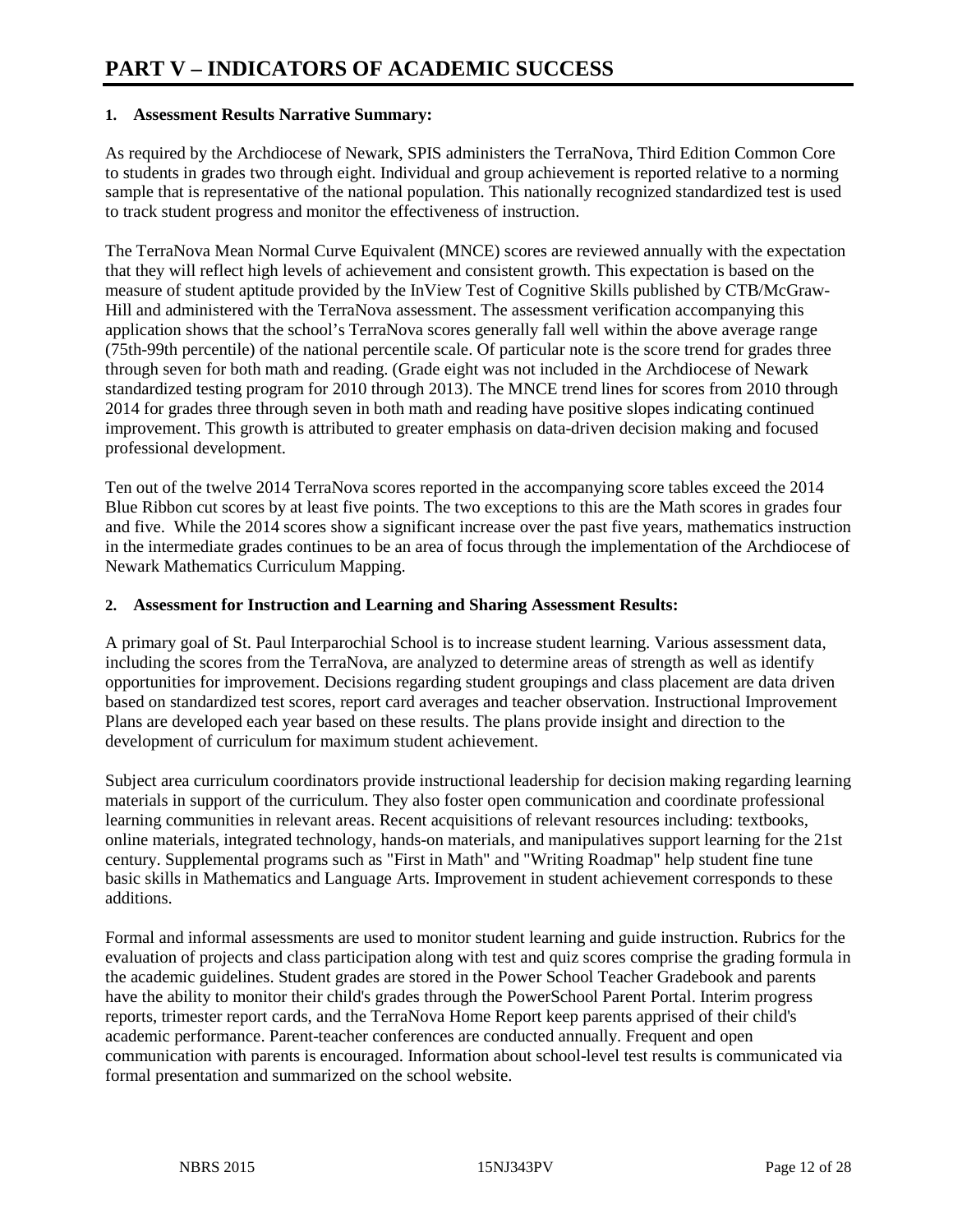# **1. School Climate/Culture**

St. Paul Interparochial School provides a positive environment that supports academic, social, and emotional growth through "The Science of Stewardship: A Way of Life" initiative. "The Science of Stewardship: A Way of Life" is defined as the stewardship of teaching the life skills required of good stewards and stewardship of the earth. Teaching Catholic Christian values and virtues, cultivating the intellect, and developing the capacity of right judgment are essential elements in preparing the students to take their place as faith-filled stewards in the Church and world.

The students and faculty are given many opportunities to explore their faith through prayer and worship. The Eucharist is celebrated at monthly Mass and on Holy Days of Obligation as a school family. Students participate in the Mass as lectors and altar servers. Frequent prayer services and retreats provide students and faculty with opportunities for thoughtful reflection. Christmas and Easter observances begin with school-wide retreat days that focus the school community on the true meaning of the seasons.

The school works to help students feel safe by establishing and sustaining a school environment free of harassment, bullying, and discrimination. A safe environment has a profound impact on student achievement and behavior. Safety drills, anti-bully assemblies, prayer, DARE education, family life instruction, and stewardship themes contribute to the safe school environment. The students are given the tools to make good decisions in a world full of peer pressure and temptations.

There is a strong sense of community and stewardship among the students at SPIS in their relationship with one another. Whether it involves religion, academics, social, or athletic situations, students learn to mutually support and encourage one another. The Student Council, composed of students from grades four through eight, use their many gifts and talents to foster an atmosphere of mutual respect and gratitude within the school.

Opportunities are provided for the students to express kindness, compassion, integrity, and a consideration for the rights of others. Some examples are: Red Ribbon Week, student ambassadors, school safety patrol, collections for those in need, community service, and Read Across America.

Teachers model teamwork for the students by incorporating lesson collaboration. Through grade-level and curriculum meetings, teachers share innovative ideas and strategies learned through attendance at professional development programs such as: the National Catholic Education Association Conference, Archdiocese of Newark Curriculum Mapping, and various workshops.

### **2. Engaging Families and Community**

St. Paul Interparochial School has an extensive marketing plan in place to help "get the message out". Open houses are held regularly and provide prospective parents a glimpse into a typical school day. School announcements and accomplishments are published in local newspapers and the weekly, parish newsletter and bulletins, displayed on the electronic sign in front of the school, and presented in the Annual Report. The Parent Faculty Guild secretaries disseminate information to the school community so all are informed about school events and accomplishments.

SPIS has a long tradition of parent and community involvement in both academic and extracurricular activities. The Parent Faculty Guild's extensive fundraising activities have been essential to the school's operating budget and efforts to upgrade facilities and educational programming. Parents and community members generously volunteer time as members of the School Advisory Board, Executive Board Members of the Parent Faculty Guild, committee members, athletic coaches, and class volunteers.

SPIS works in conjunction with local government and safety officials. The Ramsey Police Department provides the DARE program to the grade five students, and the Ramsey Fire Department conducts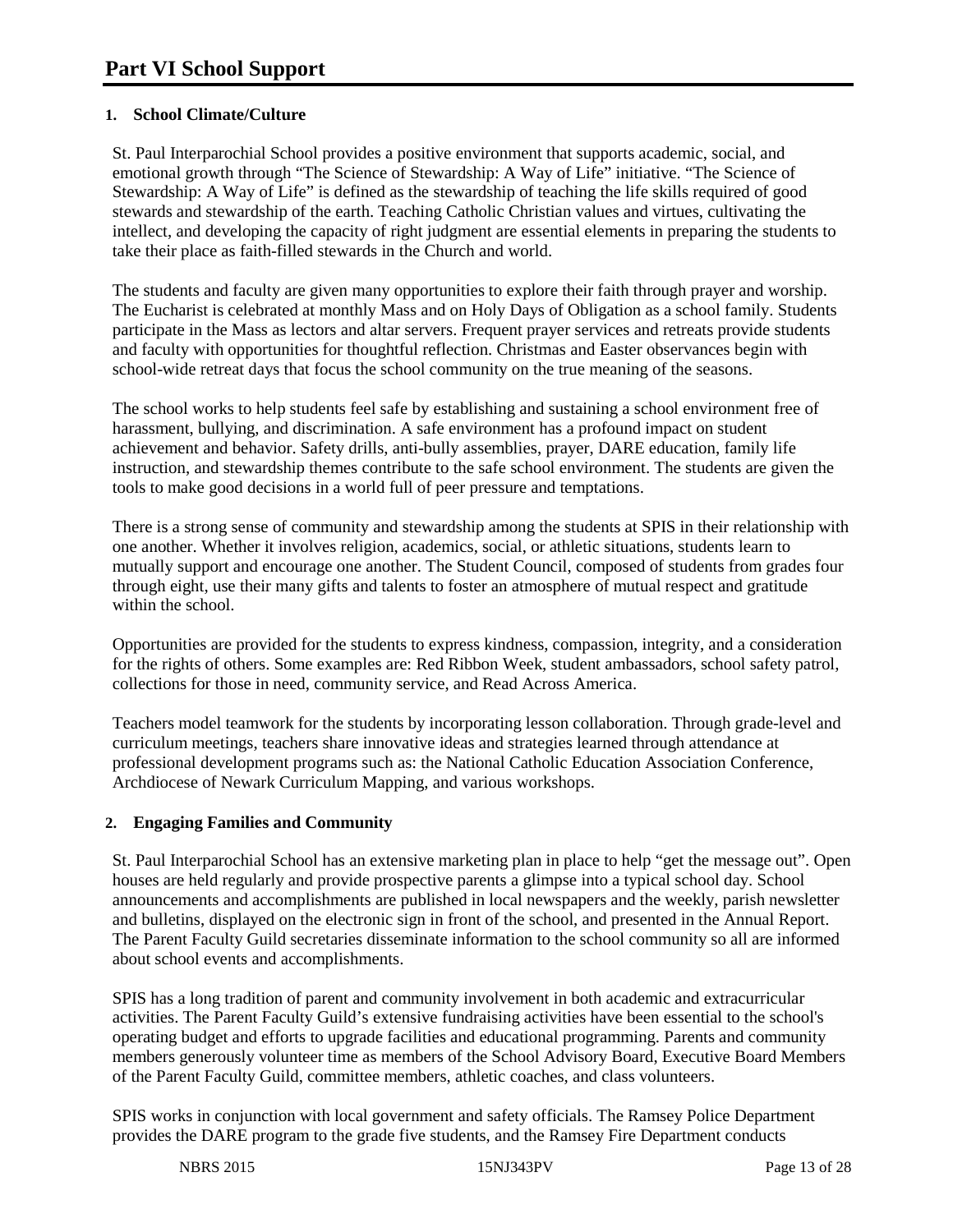programs on fire safety for students. The Ramsey Police Department provides safety and emergency training workshops for the faculty several times per school year.

Honor students from Don Bosco Preparatory High School and St. Joseph Regional High School meet weekly after school with Saint Paul students as part of the St. Paul School Writing Center and STEM competitions. The high school honor students provide writing assistance for a variety of assignments from classroom essays to school newspaper articles and support for the National Engineer's Week Future City Competition STEM project.

SPIS Student Council members regularly represent the school during community activities including local town Veterans' and Memorial Day services. Members of the school community represent the school at local parish events including Church of the Presentation's Stewardship Day and St. Paul Parish Ministry Fair.

St. Paul Interparochial School has a long standing relationship with Ramapo College in Mahwah, NJ. The college places education majors in St. Paul School as student-teachers under the mentorship of members of SPIS faculty. The school provides an opportunity for these pre-service teachers to learn from experienced educators who, in turn, have the opportunity to observe and discuss teaching strategies and educational approaches being presented in teacher training programs.

### **3. Professional Development**

Professional development impacts student achievement and is essential for continuous educational growth. The principal and teachers are responsible for creating professional improvement plans and goals for the school year. The principal reviews both and evaluates accomplishments to help set new goals for continuous improvement in collaboration with faculty. Teachers attend seminars to refresh standard practices, evaluate pedagogy, experience new visionary teaching tools, and learn techniques to meet the needs of the 21st century learner. The principal keeps the teachers abreast of services of national and regional curriculum associations in addition to those professional development programs sponsored by the Office of the Superintendent of Schools.

At various times throughout the year SPIS joins with local Catholic schools for workshops that address topics related to classroom teaching. These collaborative programs provide teachers with the opportunity to share ideas and discuss concerns. Based on the requirements of the Office of Catechesis in the Archdiocese of Newark, teachers are required to complete a three part Catechetical Certification program. In order to achieve certification in these areas, catechists complete several courses which have been designed by the Archdiocese of Newark. Upon successful completion of these courses, teachers are certified as catechists by the Archdiocese of Newark and are provided with on-going professional development opportunities.

Teachers and administrators gather annually with colleagues from Catholic schools in the surrounding area to share and discuss their successes and challenges. These opportunities for professional conversation and sharing help broaden each person's perspective and are often a source of new ideas and strategies. The principal attends several workshops and seminars hosted by the Archdiocese each year that specifically address topics related to administrative and supervisory responsibilities. Faculty members are encouraged to volunteer to serve on various Archdiocesan committees and as a result have been involved in the development of curriculum guidelines and have facilitated curriculum mapping workshops.

Faculty members form professional learning communities within the school in subject areas, grade-level, and specialty area configurations. These professional learning communities invite and welcome teachers from other schools in the area.

Professional speakers are invited to give informational seminars on a wide variety of topics such as assistive technology, anti-bullying techniques, and strategies for meeting the needs of all students, setting strategic goals, Catholic ideology, and safety. Teachers also attend workshops and conferences hosted by local public schools, regional schools and the National Catholic Education Association.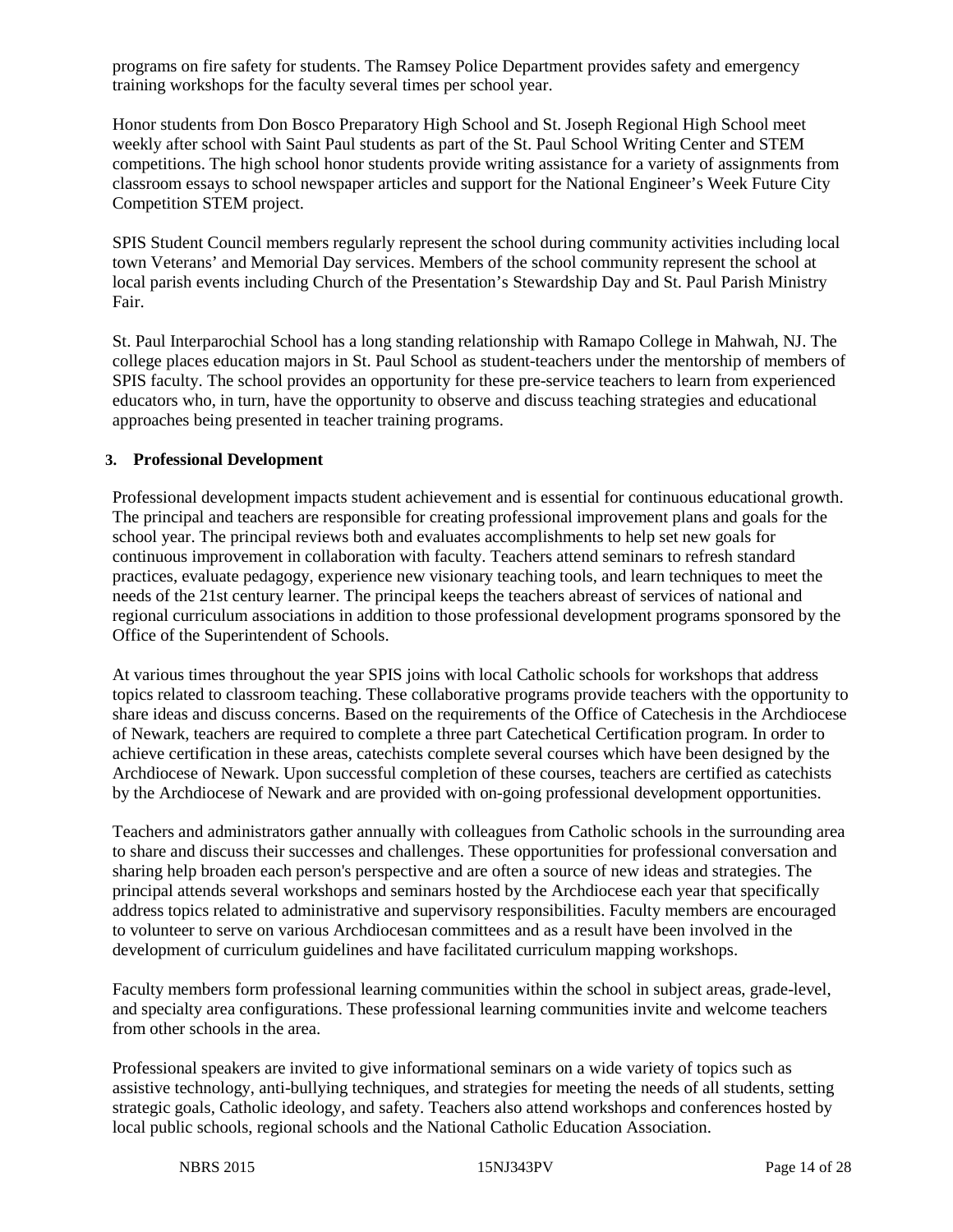### **4. School Leadership**

St. Paul Interparochial School has been co-sponsored by four parishes in Bergen County since 1988. The pastor of St. Paul parish is the pastoral administrator of the school, and as such, works with the principal in overseeing the spiritual and communal health of the school. The principal is the educational leader of the school and oversees daily school operations. The principal determines the policies and long range goals of the school in collaboration with the pastor, advisory board, assistant principal, faculty, and nurse. The fiduciary health of the school is monitored and reviewed monthly with the School Advisory Board, of which the pastor and assistant principal are members. Sub-committees of the board focus on the key areas of enrollment management, finances, marketing, facilities, and security.

The principal is the primary school administrator. She is focused on ensuring that SPIS is a place of academic excellence where spirituality is fostered in each child and evidenced by service to the school and wider community. Her management style is collaborative, yet decisive. Through regular meetings with faculty and staff, she keeps abreast of the school's climate and determines the priority of issues to be addressed. The effective implementation of the curriculum is monitored. The school rules, as outlined in the Parent and Student Handbook, are enforced. The principal assesses the effectiveness of the implementation of Instructional Improvement Plans through classroom observations, lesson plan evaluations, review of student work and behavior, and the review of assessment data.

The assistant principal is a full-time teacher who advises the staff and consults with the principal. Teachers meet on a regular basis in both grade level and subject focused meetings to address issues and strive for excellence in the learning environment. The entire faculty convenes monthly to discuss key initiatives and participate in staff professional development. The Parent Faculty Guild works diligently to create a community atmosphere while raising funds needed to support the operating budget and provide opportunities for social family connections.

The principal approaches the education of the children as a partnership between school and home. Frequent and caring communication promotes problem-solving and continuous improvement. The community as a whole celebrates individual and group achievement. An atmosphere reflective of a family community is prevalent upon entry to the school. Teachers, parents, and, as appropriate, students are invited into the decision making process to foster responsibility and honor the importance of all perspectives.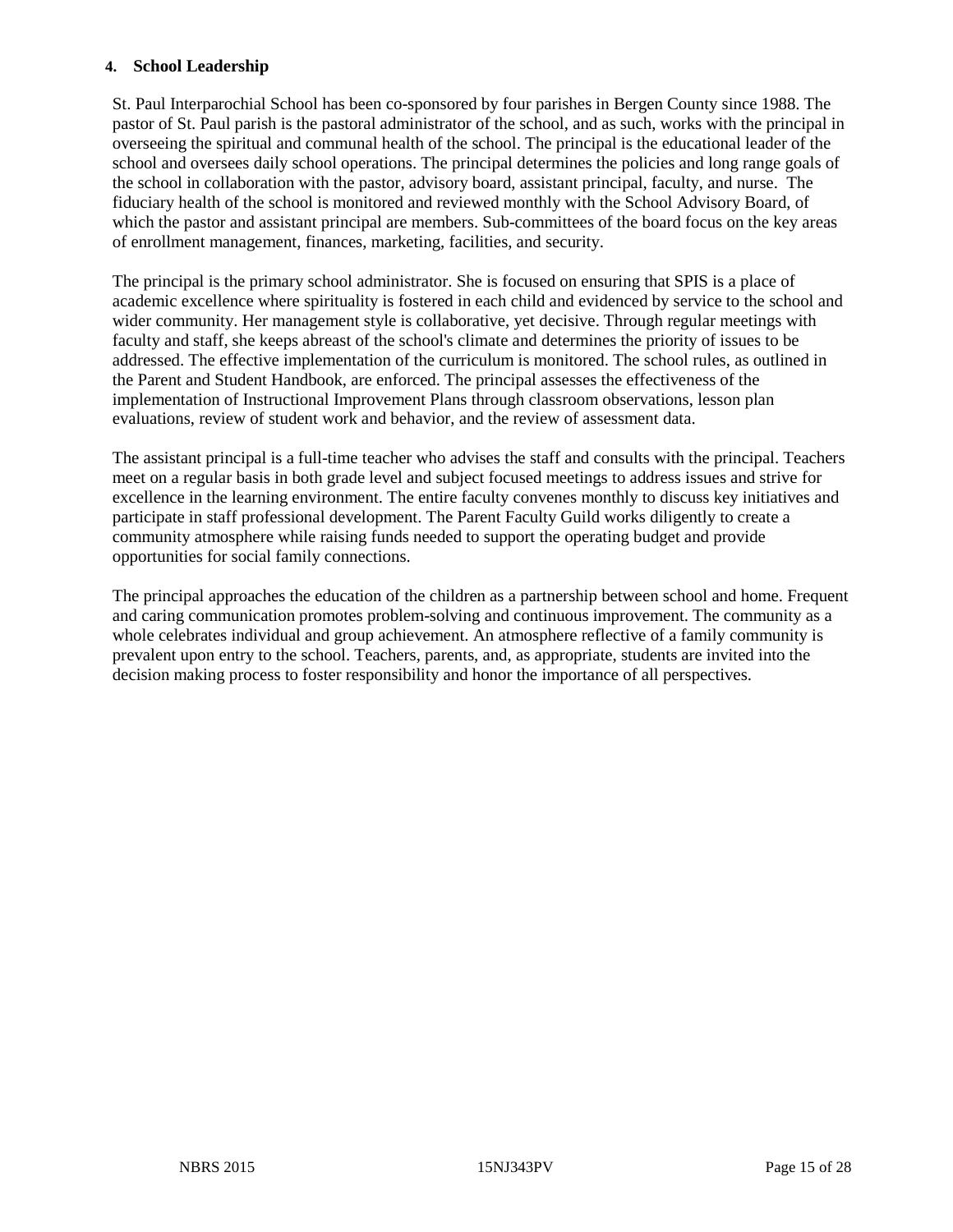# **PART VII - NON-PUBLIC SCHOOL INFORMATION**

*The purpose of this addendum is to obtain additional information from non-public schools as noted below.*

1. Non-public school association(s): Catholic

Identify the religious or independent associations, if any, to which the school belongs. Select the primary association first.

- 2. Does the school have nonprofit, tax-exempt  $(501(c)(3))$  status? Yes  $\underline{X}$  No
- 3. What are the 2014-2015 tuition rates, by grade? (Do not include room, board, or fees.)

| Grade            | <b>Amount</b> |
|------------------|---------------|
| $\bf K$          | \$4785        |
| $\mathbf{1}$     | \$4785        |
| $\overline{2}$   | \$4785        |
| $\overline{3}$   | \$4785        |
| $\frac{4}{5}$    | \$4785        |
|                  | \$4785        |
| $\boldsymbol{6}$ | \$4785        |
| $\overline{7}$   | \$4785        |
| $\,$ 8 $\,$      | \$4785        |
| $\overline{9}$   | \$0           |
| 10               | \$0           |
| 11               | \$0           |
| 12               | \$0           |

#### **2014-2015 Tuition**

| 4.         | What is the educational cost per student?<br>(School budget divided by enrollment)                     | \$7614 |
|------------|--------------------------------------------------------------------------------------------------------|--------|
| 5.         | What is the average financial aid per student?                                                         | \$0    |
| 6.         | What percentage of the annual budget is devoted to<br>scholarship assistance and/or tuition reduction? | 0%     |
| $\gamma$ . | What percentage of the student body receives<br>scholarship assistance, including tuition reduction?   | 2%     |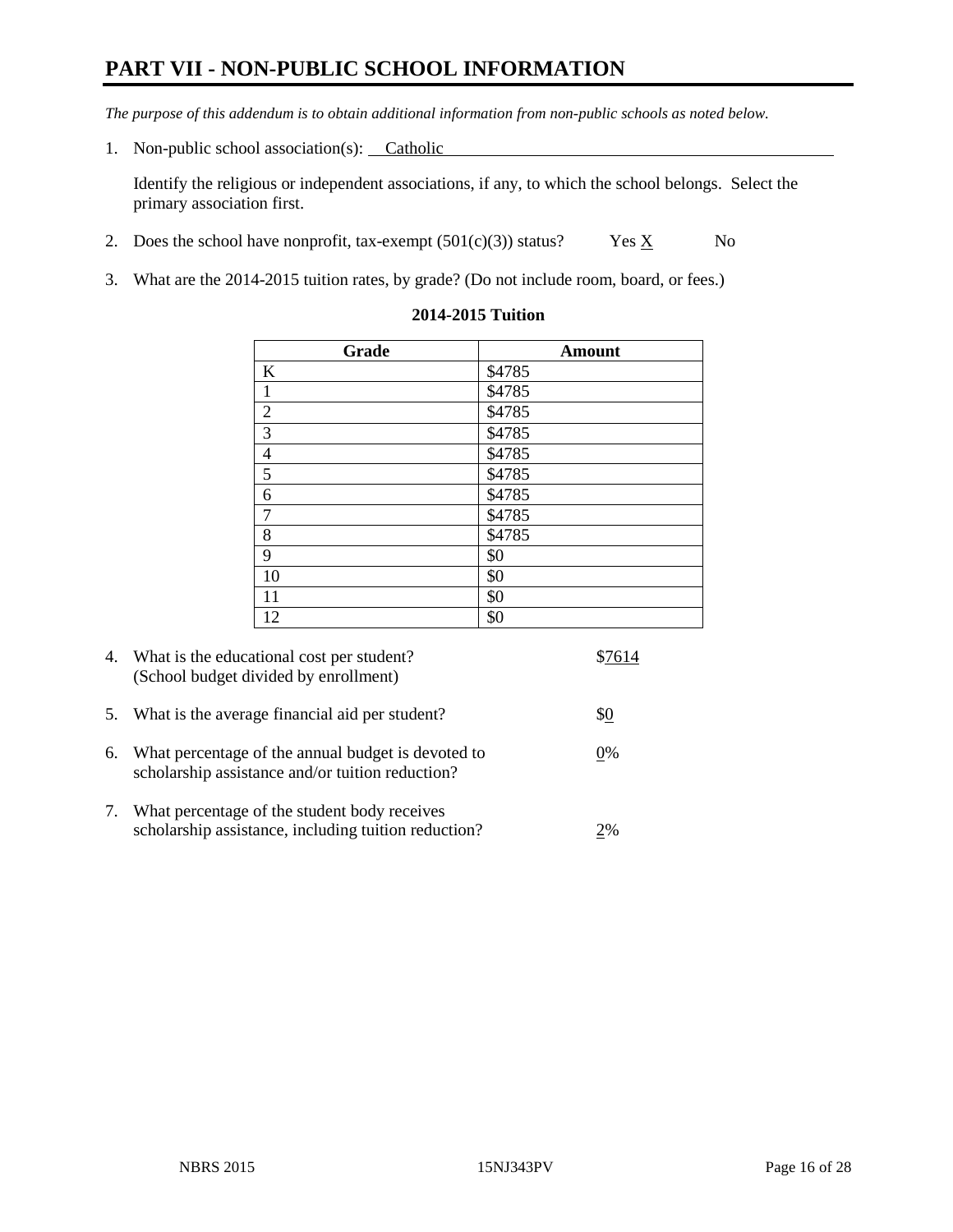| <b>Subject: Math</b>              | <b>Test:</b> TerraNova, 3rd Edition      |
|-----------------------------------|------------------------------------------|
| Grade: 3                          | <b>Edition/Publication Year: 2012</b>    |
| <b>Publisher: CTB McGraw Hill</b> | Scores are reported here as: Percentiles |

| School Year                      | 2013-2014      | 2012-2013      | 2011-2012      | 2010-2011 | 2009-2010      |
|----------------------------------|----------------|----------------|----------------|-----------|----------------|
| Testing month                    | Mar            | Mar            | Mar            | Mar       | Mar            |
| <b>SCHOOL SCORES</b>             |                |                |                |           |                |
| Average Score                    | 81             | 87             | 76             | 72        | 68             |
| Number of students tested        | 25             | 25             | 27             | 23        | 22             |
| Percent of total students tested | 100            | 100            | 100            | 100       | 100            |
| Number of students               |                |                |                |           |                |
| alternatively assessed           |                |                |                |           |                |
| Percent of students              | $\overline{0}$ | $\overline{0}$ | $\overline{0}$ | $\theta$  | $\overline{0}$ |
| alternatively assessed           |                |                |                |           |                |
| <b>SUBGROUP SCORES</b>           |                |                |                |           |                |
| 1. Other 1                       |                |                |                |           |                |
| <b>Average Score</b>             |                |                |                |           |                |
| Number of students tested        |                |                |                |           |                |
| 2. Other 2                       |                |                |                |           |                |
| Average Score                    |                |                |                |           |                |
| Number of students tested        |                |                |                |           |                |
| 3. Other 3                       |                |                |                |           |                |
| <b>Average Score</b>             |                |                |                |           |                |
| Number of students tested        |                |                |                |           |                |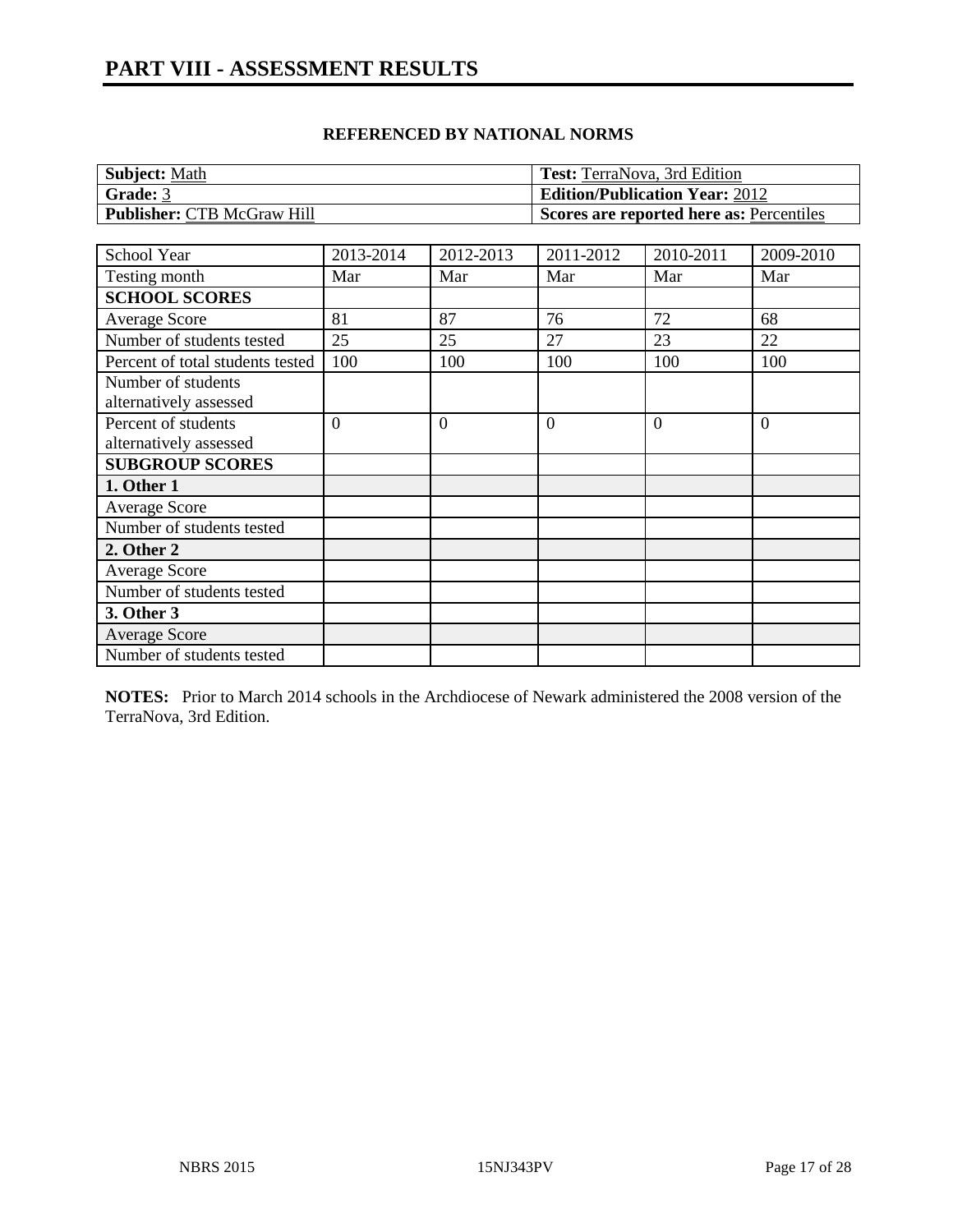| <b>Subject: Math</b>              | <b>Test:</b> TerraNova, 3rd Edition      |
|-----------------------------------|------------------------------------------|
| <b>Grade: 4</b>                   | <b>Edition/Publication Year: 2012</b>    |
| <b>Publisher: CTB McGraw Hill</b> | Scores are reported here as: Percentiles |

| School Year                                   | 2013-2014      | 2012-2013      | 2011-2012      | 2010-2011 | 2009-2010      |
|-----------------------------------------------|----------------|----------------|----------------|-----------|----------------|
| Testing month                                 | Mar            | Mar            | Mar            | Mar       | Mar            |
| <b>SCHOOL SCORES</b>                          |                |                |                |           |                |
| Average Score                                 | 71             | 68             | 61             | 72        | 59             |
| Number of students tested                     | 27             | 30             | 26             | 24        | 29             |
| Percent of total students tested              | 100            | 100            | 100            | 100       | 100            |
| Number of students<br>alternatively assessed  |                |                |                |           |                |
| Percent of students<br>alternatively assessed | $\overline{0}$ | $\overline{0}$ | $\overline{0}$ | $\theta$  | $\overline{0}$ |
| <b>SUBGROUP SCORES</b>                        |                |                |                |           |                |
| 1. Other 1                                    |                |                |                |           |                |
| <b>Average Score</b>                          |                |                |                |           |                |
| Number of students tested                     |                |                |                |           |                |
| 2. Other 2                                    |                |                |                |           |                |
| <b>Average Score</b>                          |                |                |                |           |                |
| Number of students tested                     |                |                |                |           |                |
| 3. Other 3                                    |                |                |                |           |                |
| <b>Average Score</b>                          |                |                |                |           |                |
| Number of students tested                     |                |                |                |           |                |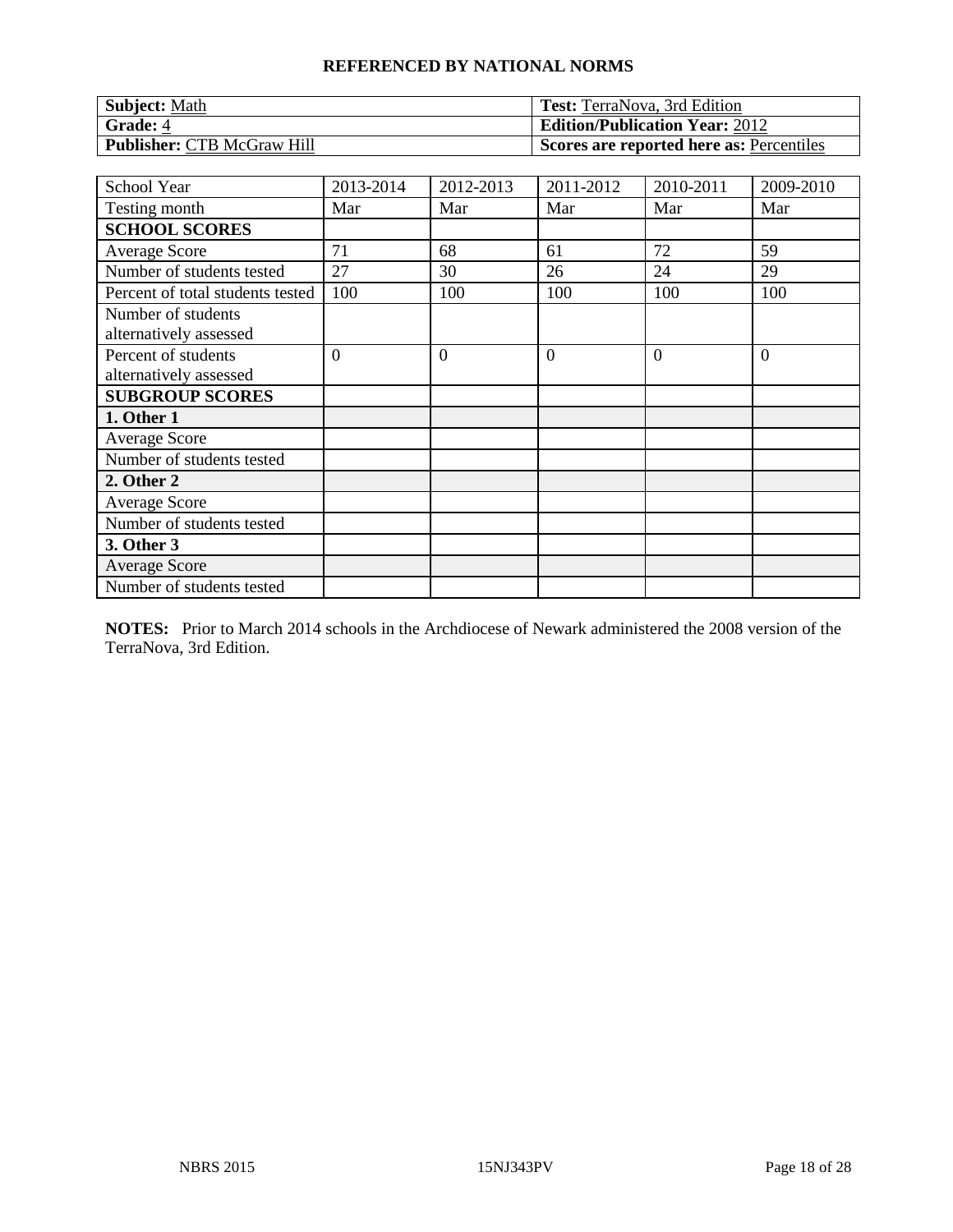| <b>Subject: Math</b>              | <b>Test:</b> TerraNova, 3rd Edition      |
|-----------------------------------|------------------------------------------|
| Grade: 5                          | <b>Edition/Publication Year: 2012</b>    |
| <b>Publisher: CTB McGraw Hill</b> | Scores are reported here as: Percentiles |

| School Year                                   | 2013-2014      | 2012-2013      | 2011-2012      | 2010-2011 | 2009-2010      |
|-----------------------------------------------|----------------|----------------|----------------|-----------|----------------|
| Testing month                                 | Mar            | Mar            | Mar            | Mar       | Mar            |
| <b>SCHOOL SCORES</b>                          |                |                |                |           |                |
| Average Score                                 | 71             | 68             | 73             | 65        | 55             |
| Number of students tested                     | 39             | 27             | 28             | 27        | 33             |
| Percent of total students tested              | 100            | 100            | 100            | 100       | 100            |
| Number of students<br>alternatively assessed  |                |                |                |           |                |
| Percent of students<br>alternatively assessed | $\overline{0}$ | $\overline{0}$ | $\overline{0}$ | $\Omega$  | $\overline{0}$ |
| <b>SUBGROUP SCORES</b>                        |                |                |                |           |                |
| 1. Other 1                                    |                |                |                |           |                |
| <b>Average Score</b>                          |                |                |                |           |                |
| Number of students tested                     |                |                |                |           |                |
| 2. Other 2                                    |                |                |                |           |                |
| <b>Average Score</b>                          |                |                |                |           |                |
| Number of students tested                     |                |                |                |           |                |
| 3. Other 3                                    |                |                |                |           |                |
| <b>Average Score</b>                          |                |                |                |           |                |
| Number of students tested                     |                |                |                |           |                |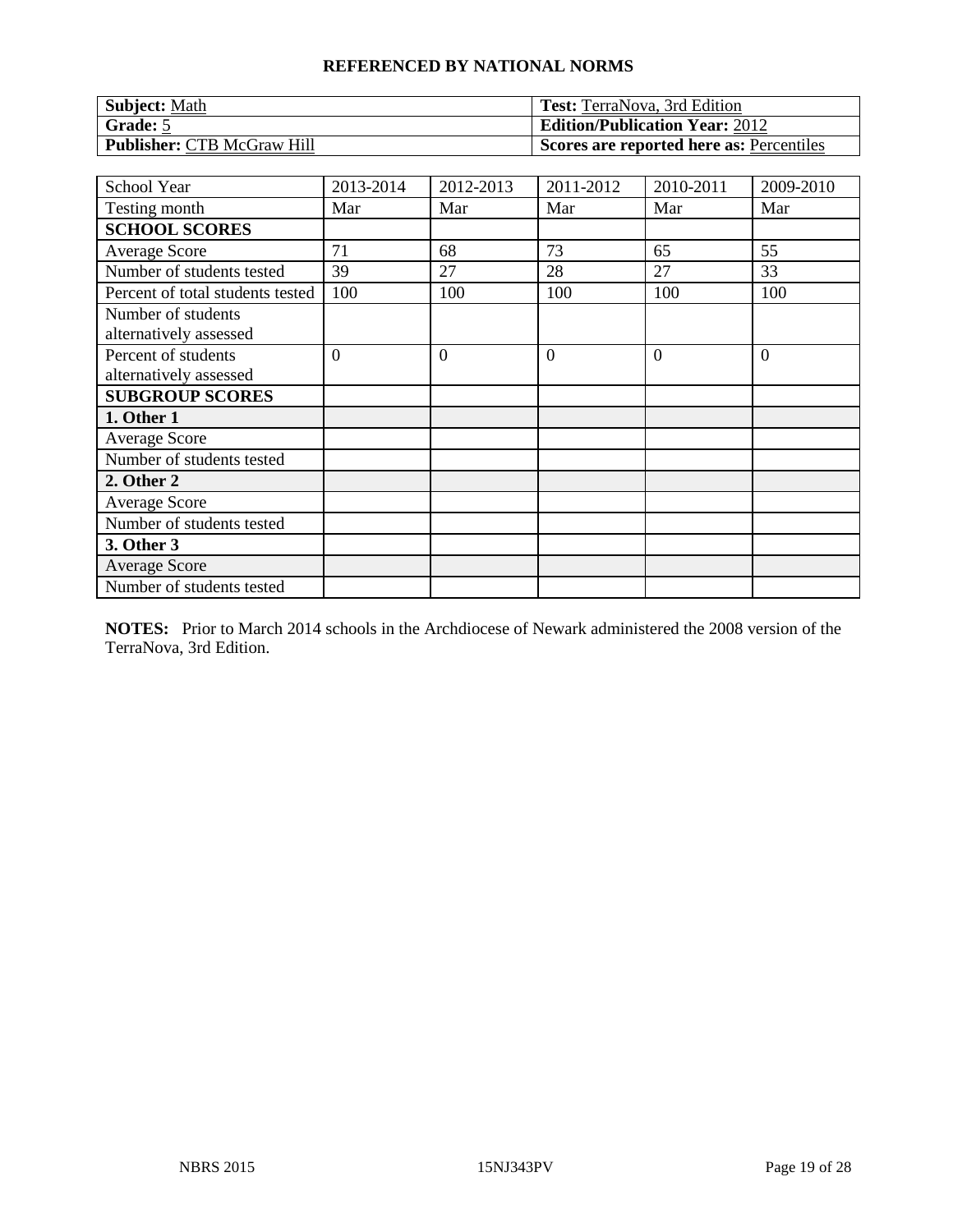| <b>Subject: Math</b>              | <b>Test:</b> TerraNova, 3rd Edition      |
|-----------------------------------|------------------------------------------|
| Grade: 6                          | <b>Edition/Publication Year: 2012</b>    |
| <b>Publisher: CTB McGraw Hill</b> | Scores are reported here as: Percentiles |

| School Year                                   | 2013-2014      | 2012-2013      | 2011-2012      | 2010-2011 | 2009-2010      |
|-----------------------------------------------|----------------|----------------|----------------|-----------|----------------|
| Testing month                                 | Mar            | Mar            | Mar            | Mar       | Mar            |
| <b>SCHOOL SCORES</b>                          |                |                |                |           |                |
| Average Score                                 | 79             | 77             | 66             | 56        | 72             |
| Number of students tested                     | 25             | 28             | 28             | 36        | 27             |
| Percent of total students tested              | 100            | 100            | 100            | 100       | 100            |
| Number of students<br>alternatively assessed  |                |                |                |           |                |
| Percent of students<br>alternatively assessed | $\overline{0}$ | $\overline{0}$ | $\overline{0}$ | $\Omega$  | $\overline{0}$ |
| <b>SUBGROUP SCORES</b>                        |                |                |                |           |                |
| 1. Other 1                                    |                |                |                |           |                |
| <b>Average Score</b>                          |                |                |                |           |                |
| Number of students tested                     |                |                |                |           |                |
| 2. Other 2                                    |                |                |                |           |                |
| <b>Average Score</b>                          |                |                |                |           |                |
| Number of students tested                     |                |                |                |           |                |
| 3. Other 3                                    |                |                |                |           |                |
| <b>Average Score</b>                          |                |                |                |           |                |
| Number of students tested                     |                |                |                |           |                |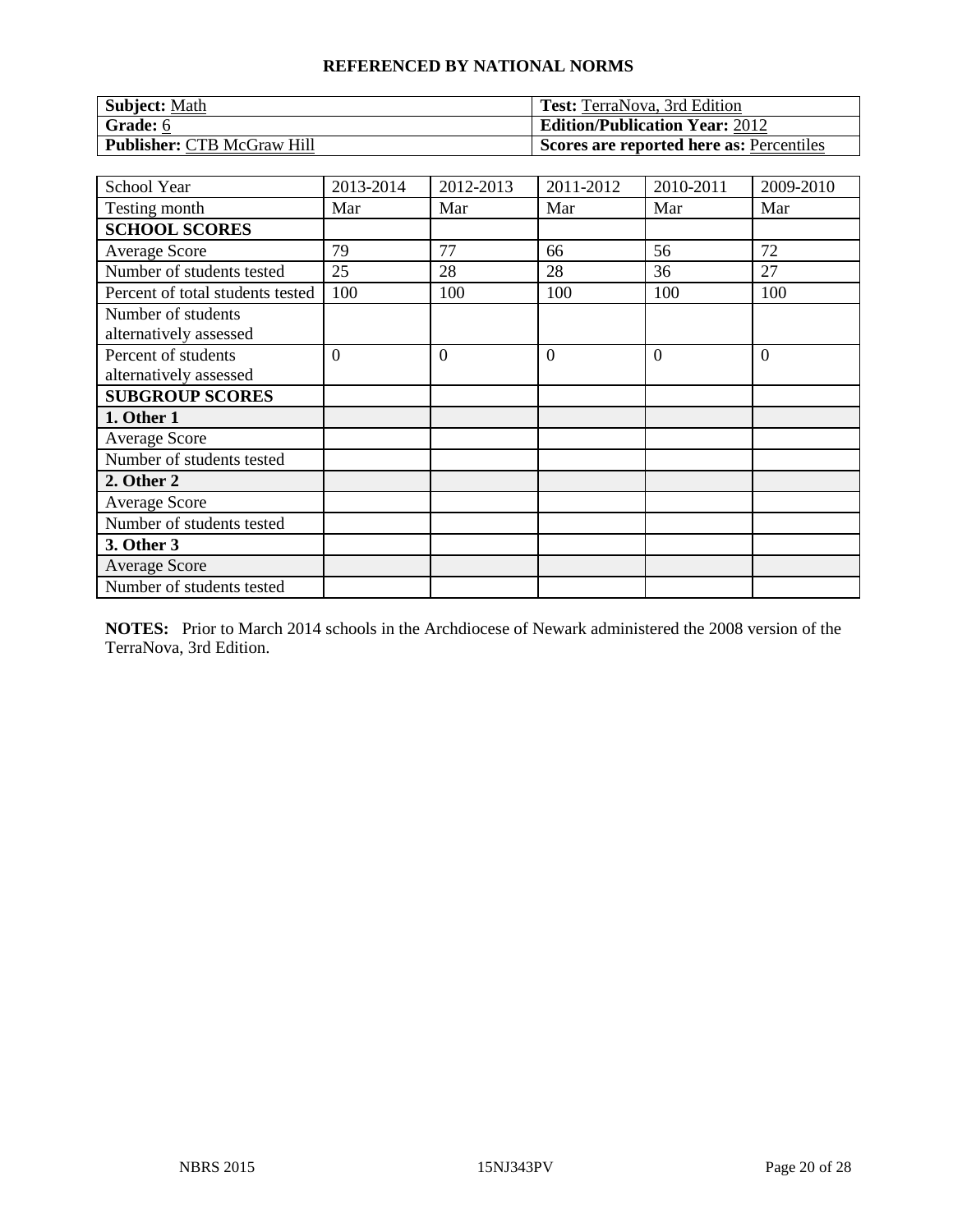| <b>Subject: Math</b>              | <b>Test:</b> TerraNova, 3rd Edition      |
|-----------------------------------|------------------------------------------|
| <b>Grade: 7</b>                   | <b>Edition/Publication Year: 2012</b>    |
| <b>Publisher: CTB McGraw Hill</b> | Scores are reported here as: Percentiles |

| School Year                                   | 2013-2014 | 2012-2013      | 2011-2012      | 2010-2011 | 2009-2010      |
|-----------------------------------------------|-----------|----------------|----------------|-----------|----------------|
| Testing month                                 | Mar       | Mar            | Mar            | Mar       | Mar            |
| <b>SCHOOL SCORES</b>                          |           |                |                |           |                |
| <b>Average Score</b>                          | 87        | 82             | 72             | 81        | 78             |
| Number of students tested                     | 31        | 28             | 36             | 29        | 39             |
| Percent of total students tested              | 100       | 100            | 100            | 100       | 100            |
| Number of students<br>alternatively assessed  |           |                |                |           |                |
| Percent of students<br>alternatively assessed | $\theta$  | $\overline{0}$ | $\overline{0}$ | $\Omega$  | $\overline{0}$ |
| <b>SUBGROUP SCORES</b>                        |           |                |                |           |                |
| 1. Other 1                                    |           |                |                |           |                |
| <b>Average Score</b>                          |           |                |                |           |                |
| Number of students tested                     |           |                |                |           |                |
| 2. Other 2                                    |           |                |                |           |                |
| <b>Average Score</b>                          |           |                |                |           |                |
| Number of students tested                     |           |                |                |           |                |
| 3. Other 3                                    |           |                |                |           |                |
| <b>Average Score</b>                          |           |                |                |           |                |
| Number of students tested                     |           |                |                |           |                |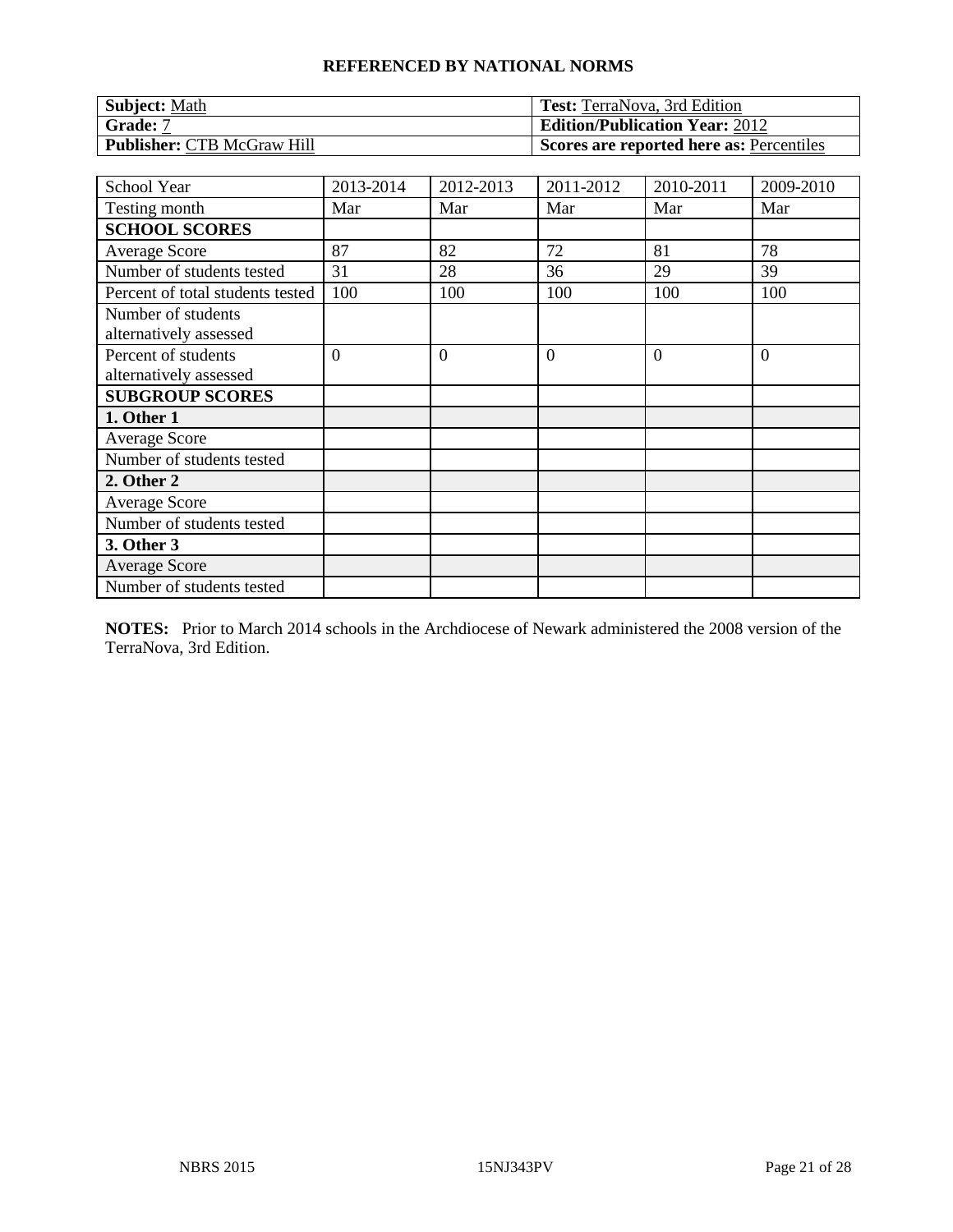| <b>Subject: Math</b>              | <b>Test:</b> TerraNova, 3rd Edition      |
|-----------------------------------|------------------------------------------|
| <b>Grade:</b> 8                   | <b>Edition/Publication Year: 2012</b>    |
| <b>Publisher: CTB McGraw Hill</b> | Scores are reported here as: Percentiles |

| School Year                      | 2013-2014 | 2012-2013        | 2011-2012        | 2010-2011      | 2009-2010      |
|----------------------------------|-----------|------------------|------------------|----------------|----------------|
| Testing month                    | Mar       | Mar              | Mar              | Mar            | Mar            |
| <b>SCHOOL SCORES</b>             |           |                  |                  |                |                |
| <b>Average Score</b>             | 84        | $\boldsymbol{0}$ | $\boldsymbol{0}$ | $\overline{0}$ | $\overline{0}$ |
| Number of students tested        | 28        |                  |                  |                |                |
| Percent of total students tested | 100       | $\boldsymbol{0}$ | $\mathbf{0}$     | $\theta$       | $\overline{0}$ |
| Number of students               |           |                  |                  |                |                |
| alternatively assessed           |           |                  |                  |                |                |
| Percent of students              | $\Omega$  | $\overline{0}$   | $\overline{0}$   | $\Omega$       | $\overline{0}$ |
| alternatively assessed           |           |                  |                  |                |                |
| <b>SUBGROUP SCORES</b>           |           |                  |                  |                |                |
| 1. Other 1                       |           |                  |                  |                |                |
| <b>Average Score</b>             |           |                  |                  |                |                |
| Number of students tested        |           |                  |                  |                |                |
| 2. Other 2                       |           |                  |                  |                |                |
| <b>Average Score</b>             |           |                  |                  |                |                |
| Number of students tested        |           |                  |                  |                |                |
| 3. Other 3                       |           |                  |                  |                |                |
| <b>Average Score</b>             |           |                  |                  |                |                |
| Number of students tested        |           |                  |                  |                |                |

**NOTES:** Prior to March 2014 schools in the Archdiocese of Newark administered the 2008 version of the TerraNova, 3rd Edition.

TerraNova testing of Grade 8 students was optional within the Archdiocese of Newark prior to March 2014 testing.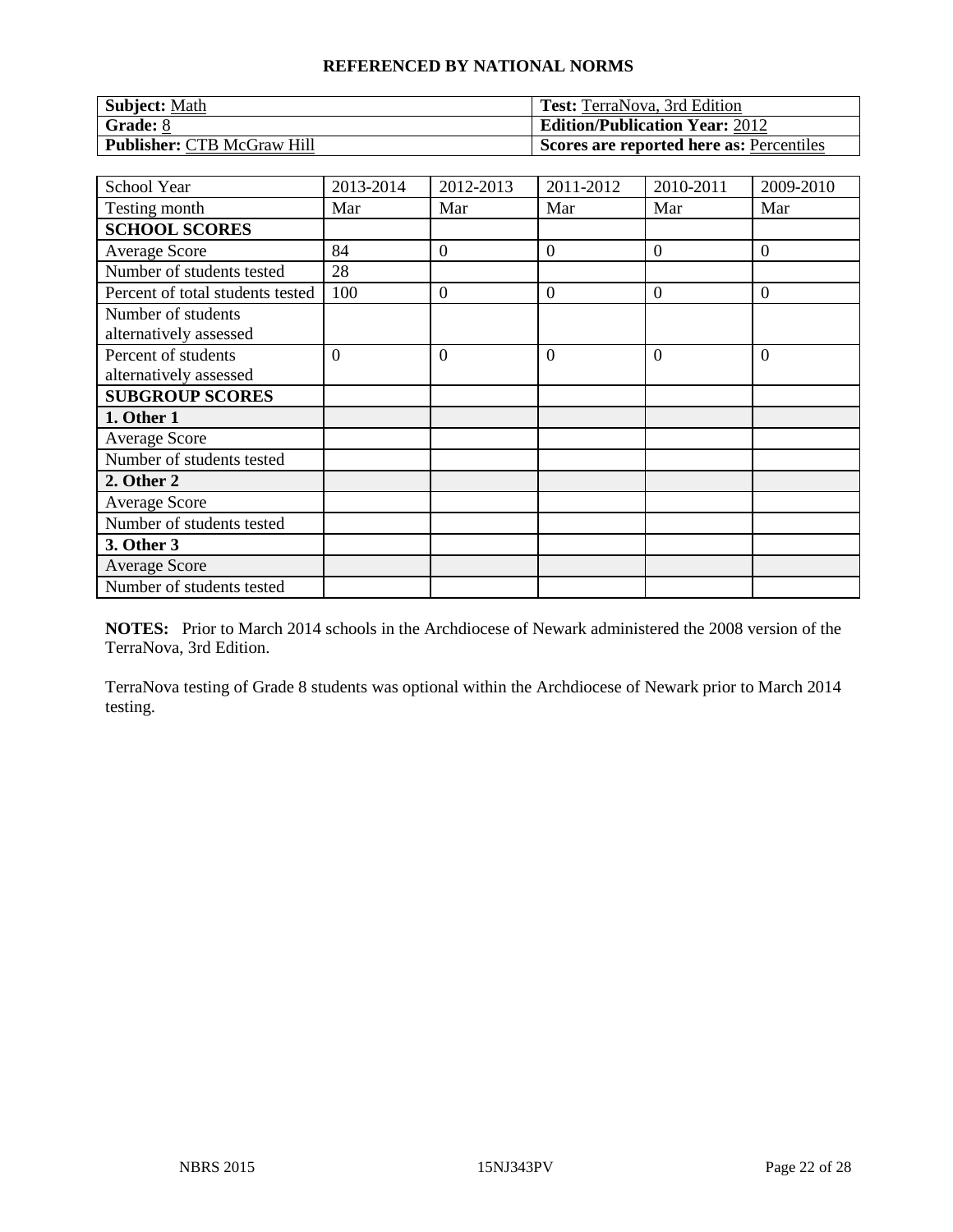| <b>Subject: Reading/ELA</b> | <b>Test:</b> TerraNova, 3rd Edition      |
|-----------------------------|------------------------------------------|
| <b>Grade: 3</b>             | <b>Edition/Publication Year: 2012</b>    |
| Publisher: CTB McGraw Hill  | Scores are reported here as: Percentiles |

| School Year                                   | 2013-2014      | 2012-2013      | 2011-2012      | 2010-2011 | 2009-2010 |
|-----------------------------------------------|----------------|----------------|----------------|-----------|-----------|
| Testing month                                 | Mar            | Mar            | Mar            | Mar       | Mar       |
| <b>SCHOOL SCORES</b>                          |                |                |                |           |           |
| <b>Average Score</b>                          | 82             | 70             | 65             | 68        | 70        |
| Number of students tested                     | 25             | 25             | 27             | 23        | 22        |
| Percent of total students tested              | 100            | 100            | 100            | 100       | 100       |
| Number of students<br>alternatively assessed  |                |                |                |           |           |
| Percent of students<br>alternatively assessed | $\overline{0}$ | $\overline{0}$ | $\overline{0}$ | $\Omega$  | $\theta$  |
| <b>SUBGROUP SCORES</b>                        |                |                |                |           |           |
| 1. Other 1                                    |                |                |                |           |           |
| <b>Average Score</b>                          |                |                |                |           |           |
| Number of students tested                     |                |                |                |           |           |
| 2. Other 2                                    |                |                |                |           |           |
| <b>Average Score</b>                          |                |                |                |           |           |
| Number of students tested                     |                |                |                |           |           |
| 3. Other 3                                    |                |                |                |           |           |
| <b>Average Score</b>                          |                |                |                |           |           |
| Number of students tested                     |                |                |                |           |           |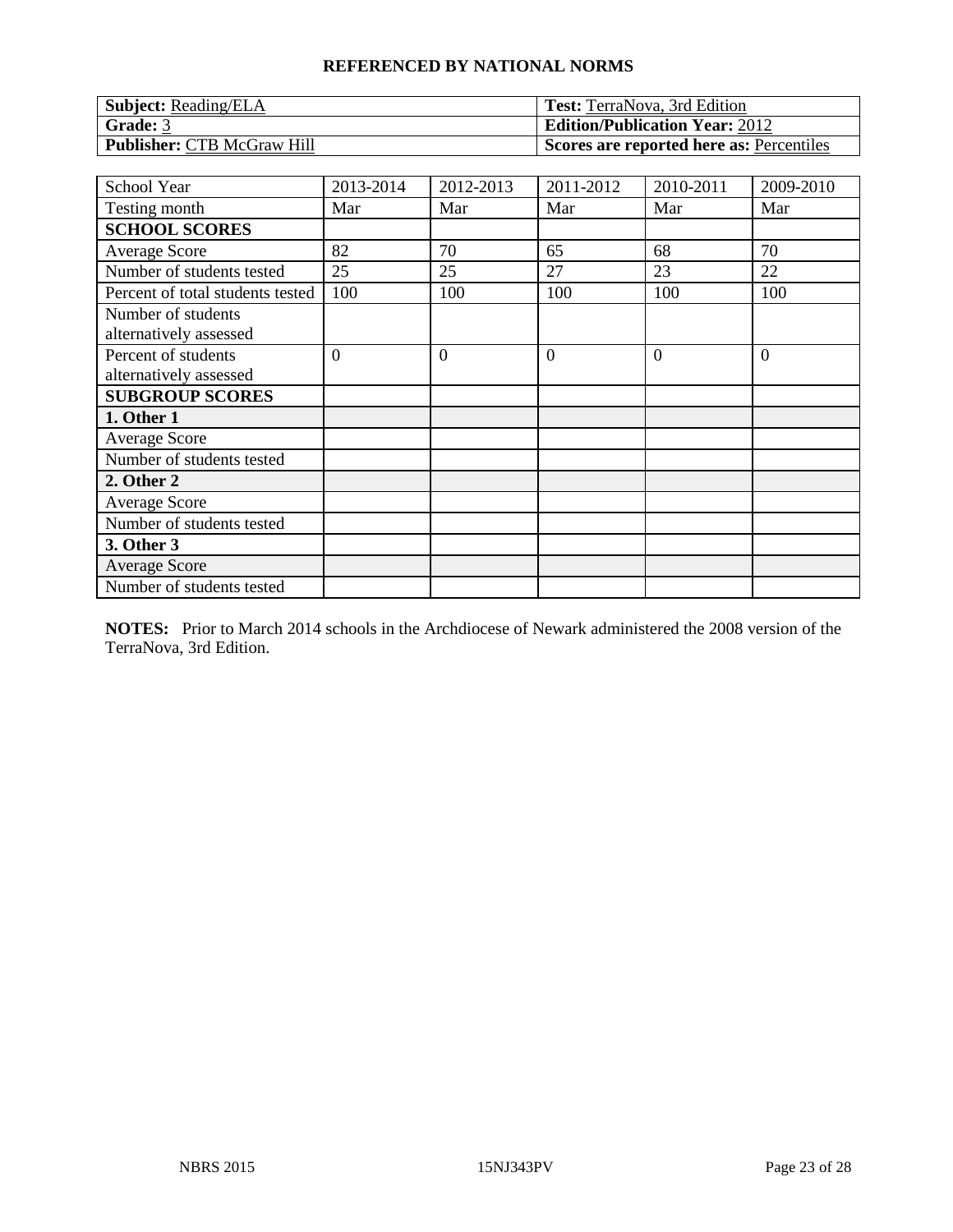| <b>Subject:</b> Reading/ELA | <b>Test:</b> TerraNova, 3rd Edition      |
|-----------------------------|------------------------------------------|
| Grade: 4                    | <b>Edition/Publication Year: 2012</b>    |
| Publisher: CTB McGraw Hill  | Scores are reported here as: Percentiles |

| School Year                                   | 2013-2014      | 2012-2013      | 2011-2012      | 2010-2011 | 2009-2010      |
|-----------------------------------------------|----------------|----------------|----------------|-----------|----------------|
| Testing month                                 | Mar            | Mar            | Mar            | Mar       | Feb            |
| <b>SCHOOL SCORES</b>                          |                |                |                |           |                |
| Average Score                                 | 76             | 65             | 67             | 76        | 60             |
| Number of students tested                     | 27             | 30             | 26             | 24        | 29             |
| Percent of total students tested              | 100            | 100            | 100            | 100       | 100            |
| Number of students<br>alternatively assessed  |                |                |                |           |                |
| Percent of students<br>alternatively assessed | $\overline{0}$ | $\overline{0}$ | $\overline{0}$ | $\Omega$  | $\overline{0}$ |
| <b>SUBGROUP SCORES</b>                        |                |                |                |           |                |
| 1. Other 1                                    |                |                |                |           |                |
| <b>Average Score</b>                          |                |                |                |           |                |
| Number of students tested                     |                |                |                |           |                |
| 2. Other 2                                    |                |                |                |           |                |
| <b>Average Score</b>                          |                |                |                |           |                |
| Number of students tested                     |                |                |                |           |                |
| 3. Other 3                                    |                |                |                |           |                |
| <b>Average Score</b>                          |                |                |                |           |                |
| Number of students tested                     |                |                |                |           |                |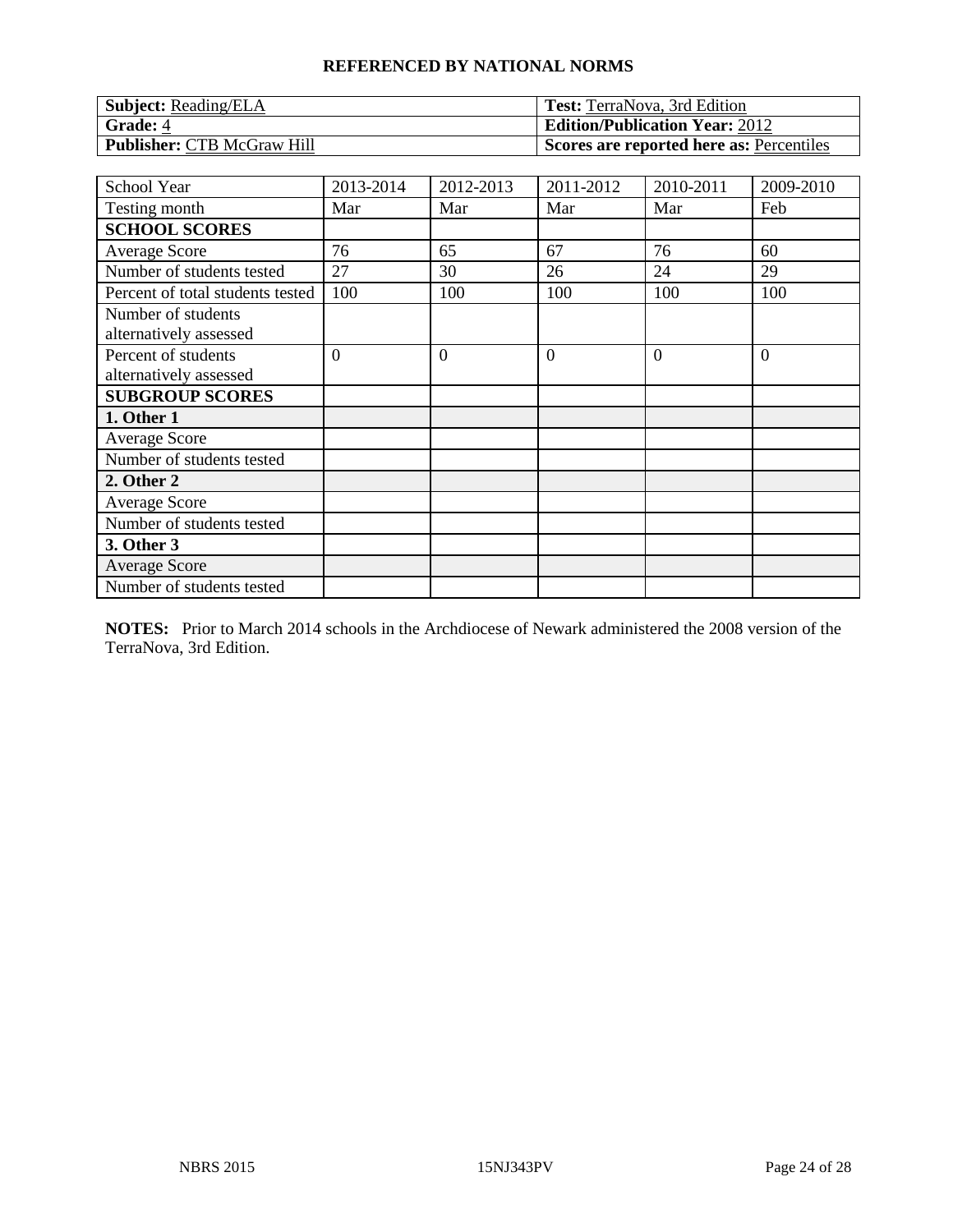| <b>Subject:</b> Reading/ELA | <b>Test:</b> TerraNova, 3rd Edition      |
|-----------------------------|------------------------------------------|
| <b>Grade:</b> 5             | <b>Edition/Publication Year: 2012</b>    |
| Publisher: CTB McGraw Hill  | Scores are reported here as: Percentiles |

| School Year                                   | 2013-2014      | 2012-2013      | 2011-2012      | 2010-2011 | 2009-2010 |
|-----------------------------------------------|----------------|----------------|----------------|-----------|-----------|
| Testing month                                 | Mar            | Mar            | Mar            | Mar       | Mar       |
| <b>SCHOOL SCORES</b>                          |                |                |                |           |           |
| <b>Average Score</b>                          | 76             | 67             | 72             | 68        | 63        |
| Number of students tested                     | 39             | 27             | 28             | 27        | 33        |
| Percent of total students tested              | 100            | 100            | 100            | 100       | 100       |
| Number of students<br>alternatively assessed  |                |                |                |           |           |
| Percent of students<br>alternatively assessed | $\overline{0}$ | $\overline{0}$ | $\overline{0}$ | $\Omega$  | $\theta$  |
| <b>SUBGROUP SCORES</b>                        |                |                |                |           |           |
| 1. Other 1                                    |                |                |                |           |           |
| <b>Average Score</b>                          |                |                |                |           |           |
| Number of students tested                     |                |                |                |           |           |
| 2. Other 2                                    |                |                |                |           |           |
| <b>Average Score</b>                          |                |                |                |           |           |
| Number of students tested                     |                |                |                |           |           |
| 3. Other 3                                    |                |                |                |           |           |
| <b>Average Score</b>                          |                |                |                |           |           |
| Number of students tested                     |                |                |                |           |           |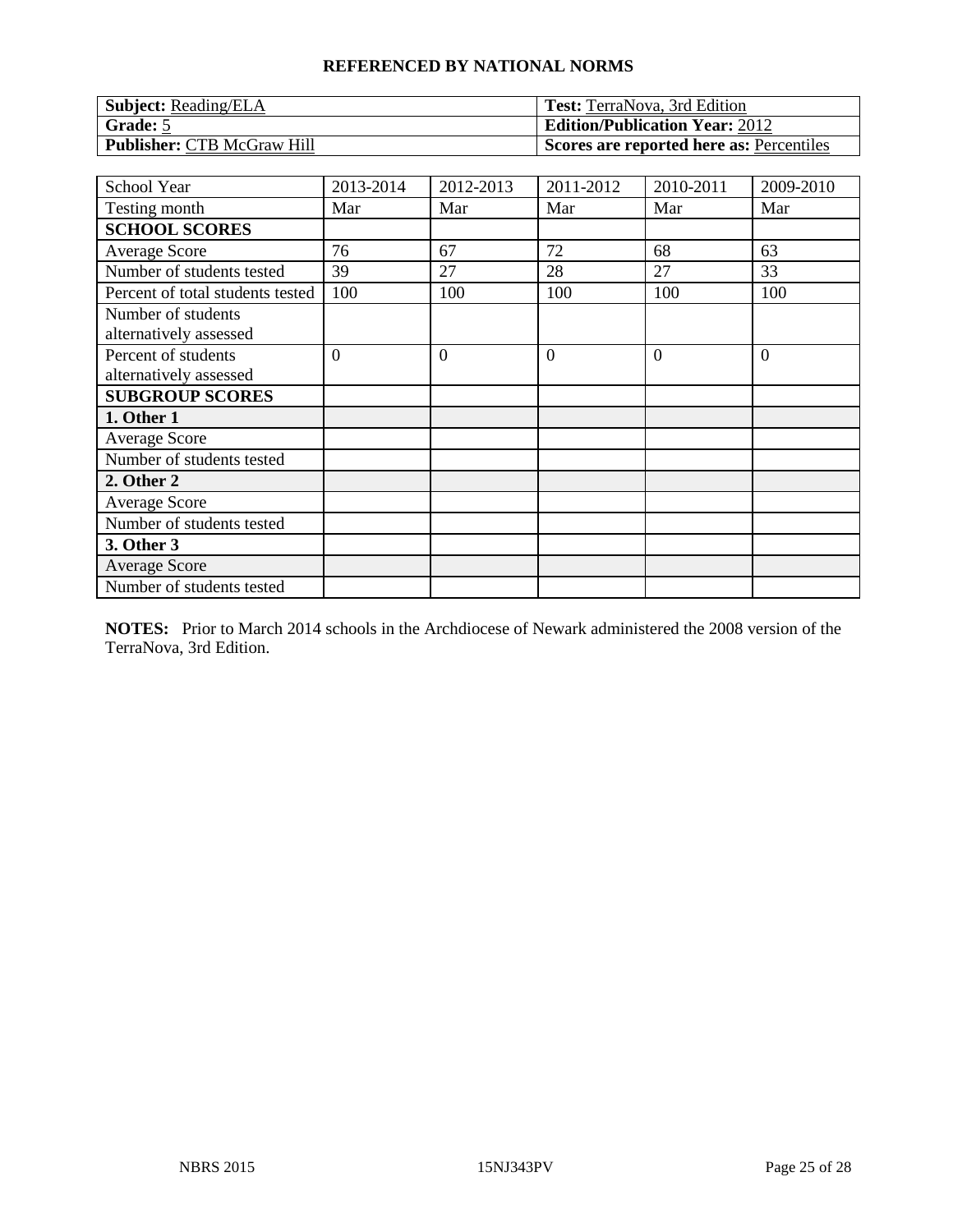| <b>Subject:</b> Reading/ELA | <b>Test:</b> TerraNova, 3rd Edition      |
|-----------------------------|------------------------------------------|
| Grade: 6                    | <b>Edition/Publication Year: 2012</b>    |
| Publisher: CTB McGraw Hill  | Scores are reported here as: Percentiles |

| School Year                                   | 2013-2014      | 2012-2013      | 2011-2012      | 2010-2011 | 2009-2010 |
|-----------------------------------------------|----------------|----------------|----------------|-----------|-----------|
| Testing month                                 | Mar            | Mar            | Mar            | Mar       | Mar       |
| <b>SCHOOL SCORES</b>                          |                |                |                |           |           |
| <b>Average Score</b>                          | 79             | 83             | 69             | 64        | 76        |
| Number of students tested                     | 25             | 28             | 28             | 36        | 27        |
| Percent of total students tested              | 100            | 100            | 100            | 100       | 100       |
| Number of students<br>alternatively assessed  |                |                |                |           |           |
| Percent of students<br>alternatively assessed | $\overline{0}$ | $\overline{0}$ | $\overline{0}$ | $\Omega$  | $\theta$  |
| <b>SUBGROUP SCORES</b>                        |                |                |                |           |           |
| 1. Other 1                                    |                |                |                |           |           |
| <b>Average Score</b>                          |                |                |                |           |           |
| Number of students tested                     |                |                |                |           |           |
| 2. Other 2                                    |                |                |                |           |           |
| <b>Average Score</b>                          |                |                |                |           |           |
| Number of students tested                     |                |                |                |           |           |
| 3. Other 3                                    |                |                |                |           |           |
| <b>Average Score</b>                          |                |                |                |           |           |
| Number of students tested                     |                |                |                |           |           |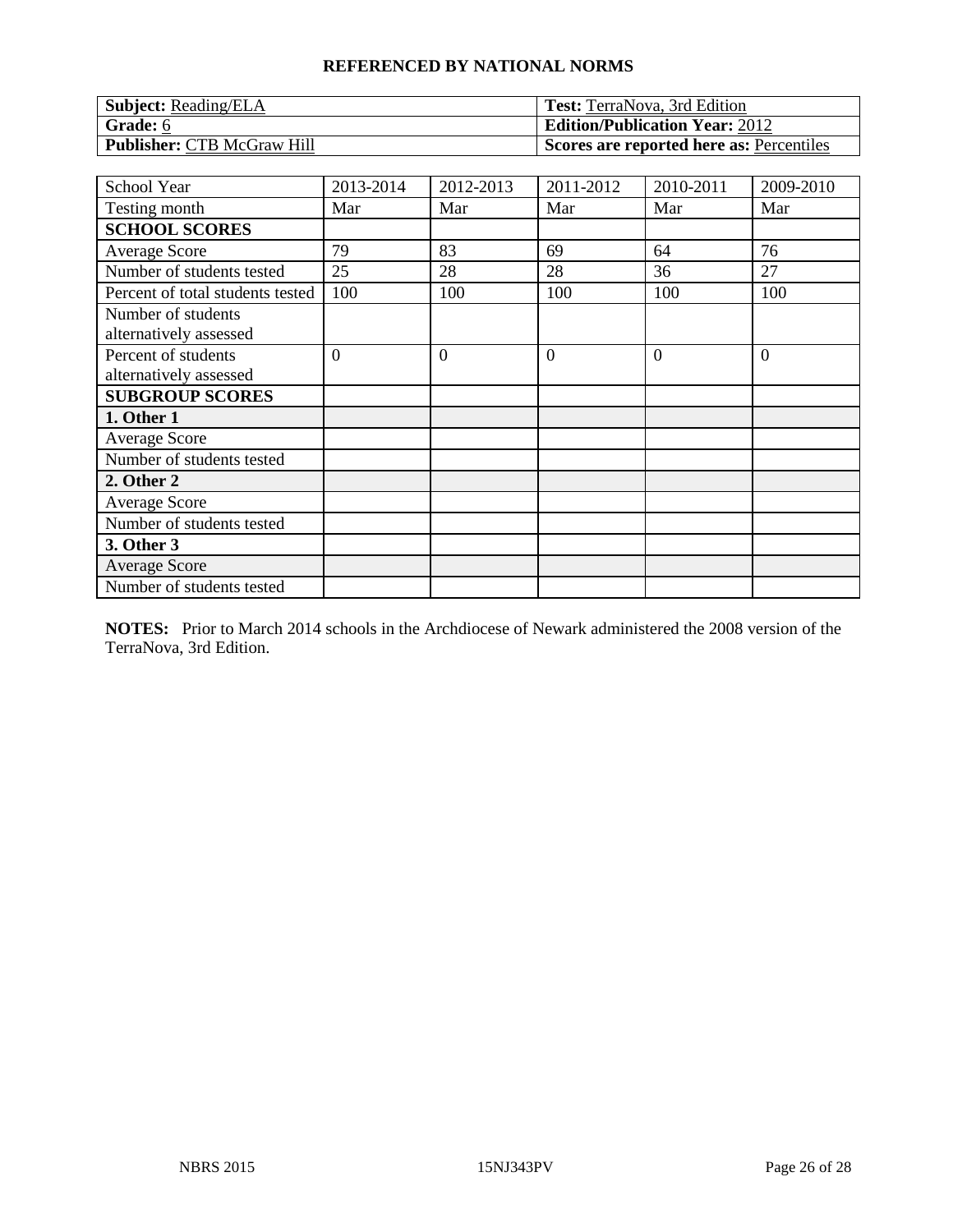| <b>Subject: Reading/ELA</b> | <b>Test:</b> TerraNova, 3rd Edition      |
|-----------------------------|------------------------------------------|
| Grade: 7                    | <b>Edition/Publication Year: 2012</b>    |
| Publisher: CTB McGraw Hill  | Scores are reported here as: Percentiles |

| School Year                                   | 2013-2014      | 2012-2013      | 2011-2012      | 2010-2011 | 2009-2010 |
|-----------------------------------------------|----------------|----------------|----------------|-----------|-----------|
| Testing month                                 | Mar            | Mar            | Mar            | Mar       | Mar       |
| <b>SCHOOL SCORES</b>                          |                |                |                |           |           |
| <b>Average Score</b>                          | 80             | 75             | 66             | 77        | 73        |
| Number of students tested                     | 31             | 28             | 36             | 29        | 39        |
| Percent of total students tested              | 100            | 100            | 100            | 100       | 100       |
| Number of students<br>alternatively assessed  |                |                |                |           |           |
| Percent of students<br>alternatively assessed | $\overline{0}$ | $\overline{0}$ | $\overline{0}$ | $\Omega$  |           |
| <b>SUBGROUP SCORES</b>                        |                |                |                |           |           |
| 1. Other 1                                    |                |                |                |           |           |
| <b>Average Score</b>                          |                |                |                |           |           |
| Number of students tested                     |                |                |                |           |           |
| 2. Other 2                                    |                |                |                |           |           |
| <b>Average Score</b>                          |                |                |                |           |           |
| Number of students tested                     |                |                |                |           |           |
| 3. Other 3                                    |                |                |                |           |           |
| <b>Average Score</b>                          |                |                |                |           |           |
| Number of students tested                     |                |                |                |           |           |